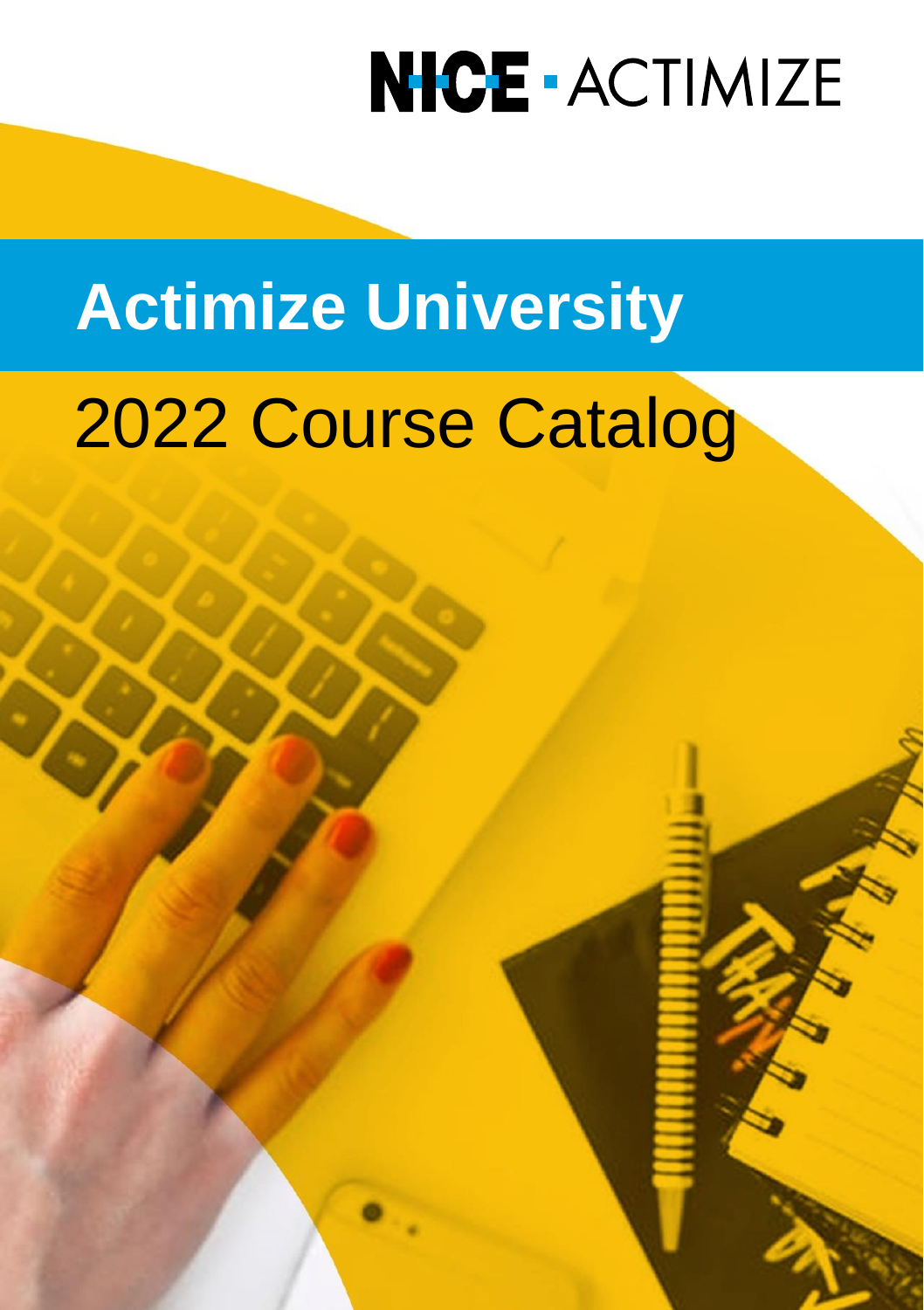### **Legal Statement**

This document contains proprietary information belonging to Actimize Ltd. Such information is supplied solely for the purpose of assisting explicitly and properly authorized employees or consultants to evaluate or use Actimize products.

No part of its contents may be used for any other purpose, disclosed to any person or firm or reproduced by any means, electronic or mechanical, without the express prior written permission of Actimize Ltd.

The text, graphics and examples included herein are for the purpose of illustration and reference only. The specifications on which they are based are subject to change without notice. No legal or accounting advice is provided hereunder, and any discussion of regulatory compliance is purely illustrative.

Information in this document is subject to change without notice. Corporate and individual names and data used in examples herein are fictitious unless otherwise noted. Actimize reserves the right to revise or withdraw this document or any part thereof at any time.

Copyright ©2022 Actimize Ltd. All rights reserved.

Other company and brand products and service names are trademarks or registered trademarks of their respective holders.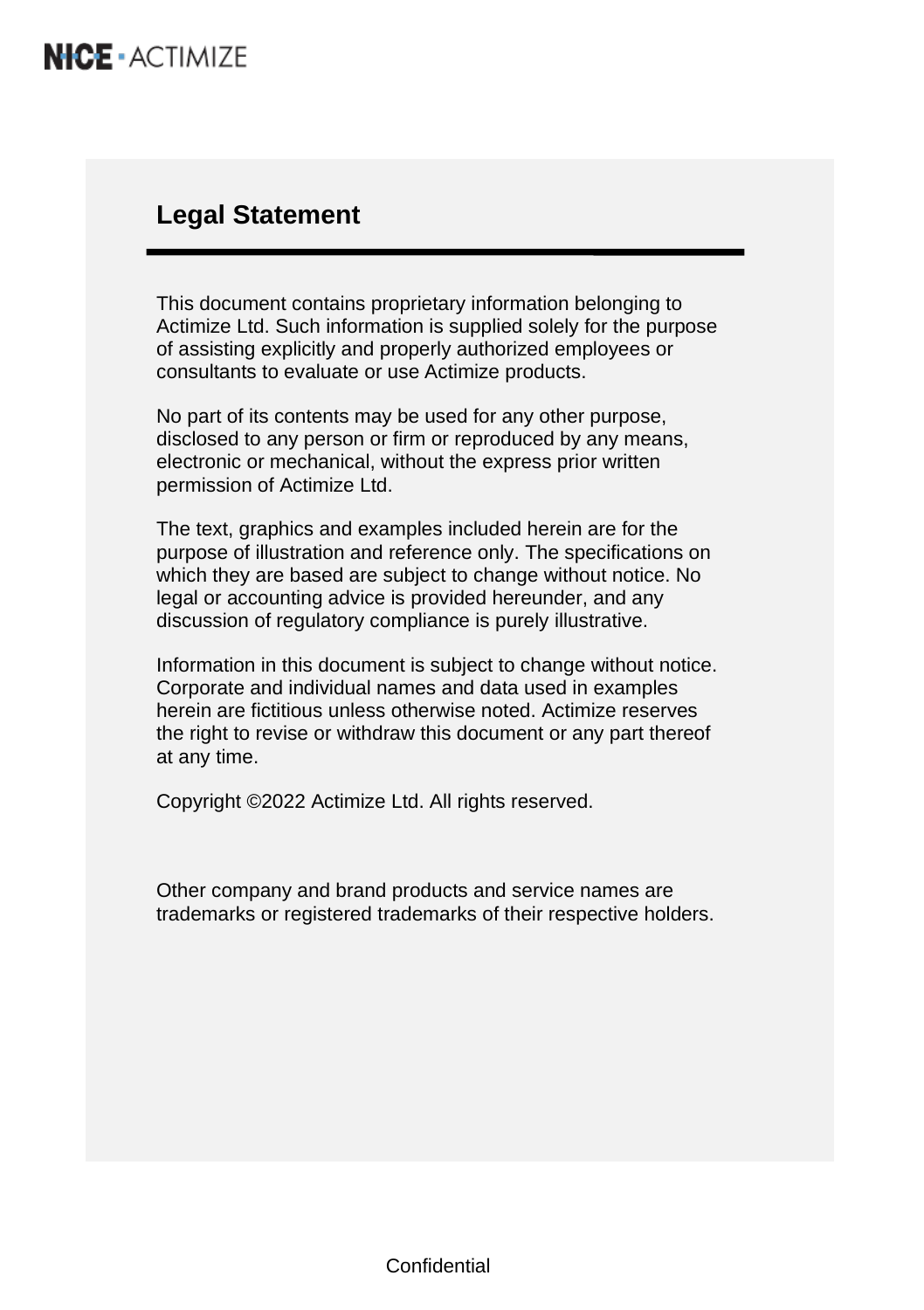### **Introduction**

As the market leader in Financial Crime, Risk & Compliance, NICE Actimize partners with clients to achieve full solution adoption. Actimize helps prepare client users to configure, rollout, operate, and support the Actimize solutions – tailored to clientspecific environments and needs.

### **Why NICE Actimize University?**

In depth product and technology education enables clients to develop the required skills and knowledge to ensure confident understanding and ownership of the solution. With this objective in mind. Actimize offers an extensive suite of courses to:

- Ensure a full and comprehensive product understanding
- Enhance your ability to use the solution effectively
- Create an easy path to product usage mastery
- Leverage your investment in Actimize solutions

NICE Actimize University uses the experience gained in real-world implementations when developing material thus adding value to the overall learning experience. Comprehensive product training is available for investigators, managers, system administrators, developers, and operations staff.

### **How does it work?**

Structured to meet the needs of each particular audience, NICE Actimize University training is presented using a variety of delivery methods. Whether it is *Virtual Instructor-led Hands-on Training (VIHT)* or in a classroom instructor led, hands-on course, the training builds from initial concepts to more detailed and involved methodologies. Clients learn in a focused, direct manner with appropriate hands-on training to solidify the learning experience. Many advanced courses make use of a Sandbox environment in which each participant can practice in a real-life environment.

Solution education is an integral part of the Actimize philosophy, starting with the core Actimize platform and extending through all Actimize solutions. Public courses and dedicated private courses are offered to our clients and partners. Training is conducted in English and many courses are offered as blended learning.

NICE Actimize University would be happy to discuss your training needs and work with you to find suitable solutions to your training requirements.

### **How do I register?**

To register for one of our course offerings and to learn what's new at Actimize University, log on t[o NICE Dojo.](https://nice.csod.com/) For more information on Actimize training and possible course customization to meet your organization's unique business needs, please contact us at [Actimize University.](mailto:training@niceactimize.com?subject=AU%20Catalog%20Inquiry)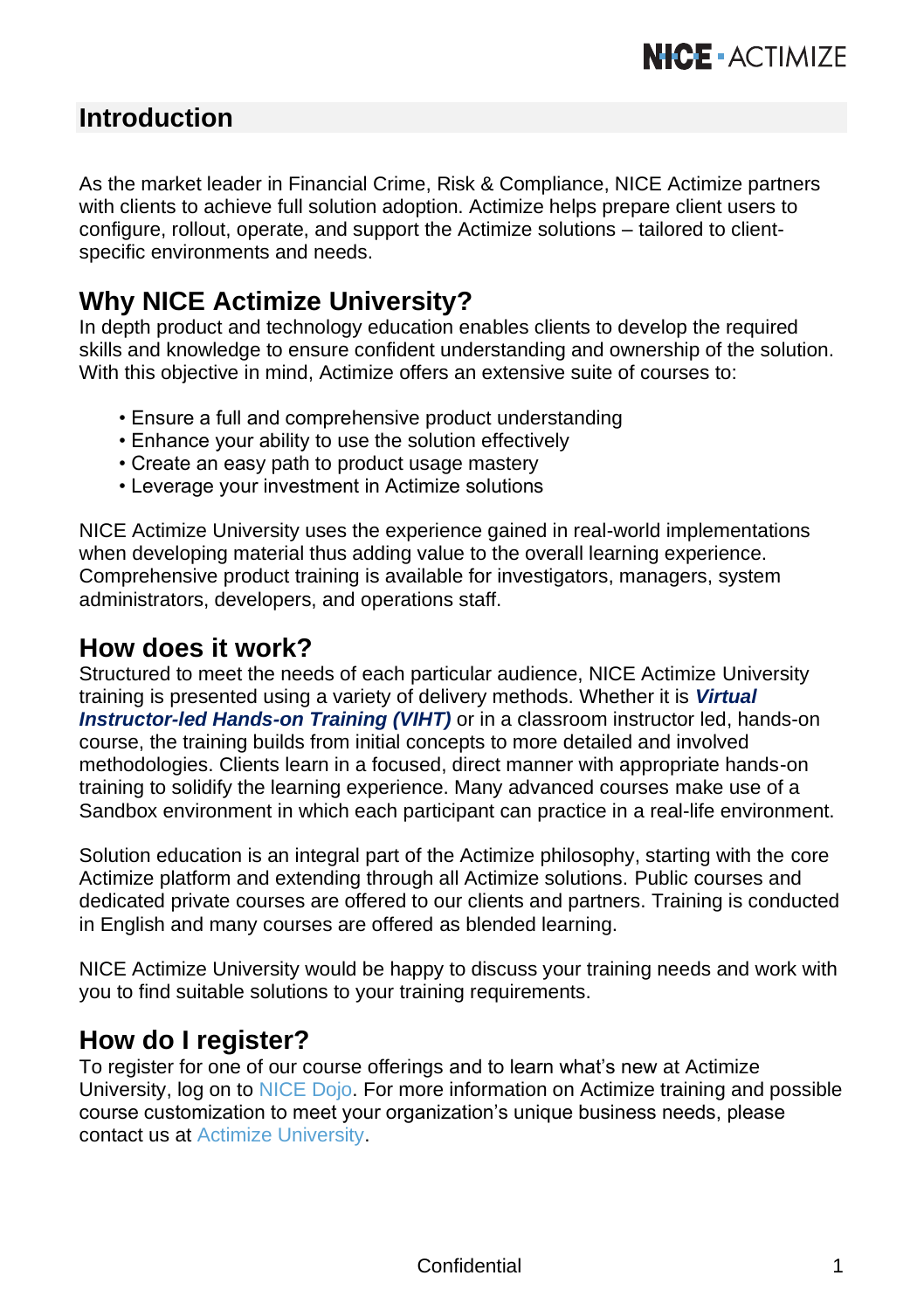# **Target Audience**

Each course is designed for a specific audience, based on the unique needs and skill sets of these groups. Using the Target Audience table below, the user can determine to which category they belong. The Training Path has markers for each audience group, ensuring each participant selects the courses that will fit his/her specific needs.

| <b>Audience</b>         | <b>Description</b>                                                                                                                                                                                                                       |
|-------------------------|------------------------------------------------------------------------------------------------------------------------------------------------------------------------------------------------------------------------------------------|
| <b>Business User</b>    | Has a basic understanding of business software.<br>Performs the investigation process using Actimize<br>ActOne Risk Case Manager (ActOne).<br>Also known as: Investigator, Risk Operations                                               |
| <b>Strategy Manager</b> | Performs advanced tasks including defining and<br>configuring business logic, Policy Manager rules, and<br>DART queries. Defining custom logic according to<br>business needs, for example: AAE<br>Also known as: Advanced Business User |
| Administrator           | IT user. Granted permission to perform ActOne tasks,<br>such as delegating permissions, establishing groups,<br>and customizing ActOne using the ActOne Designer<br>tool.<br>Also known as: Super User, ActOne Administrator             |
| <b>IT User</b>          | Advanced technical user responsible for proper<br>maintenance, operation, and performance of the<br>Actimize solution(s).<br>Also known as: Operations, System Administrator                                                             |
| Implementer             | Advanced technical user responsible for the proper<br>installation, deployment, and customization of the<br>Actimize solution(s).<br>Also known as: Developer, Software Engineer                                                         |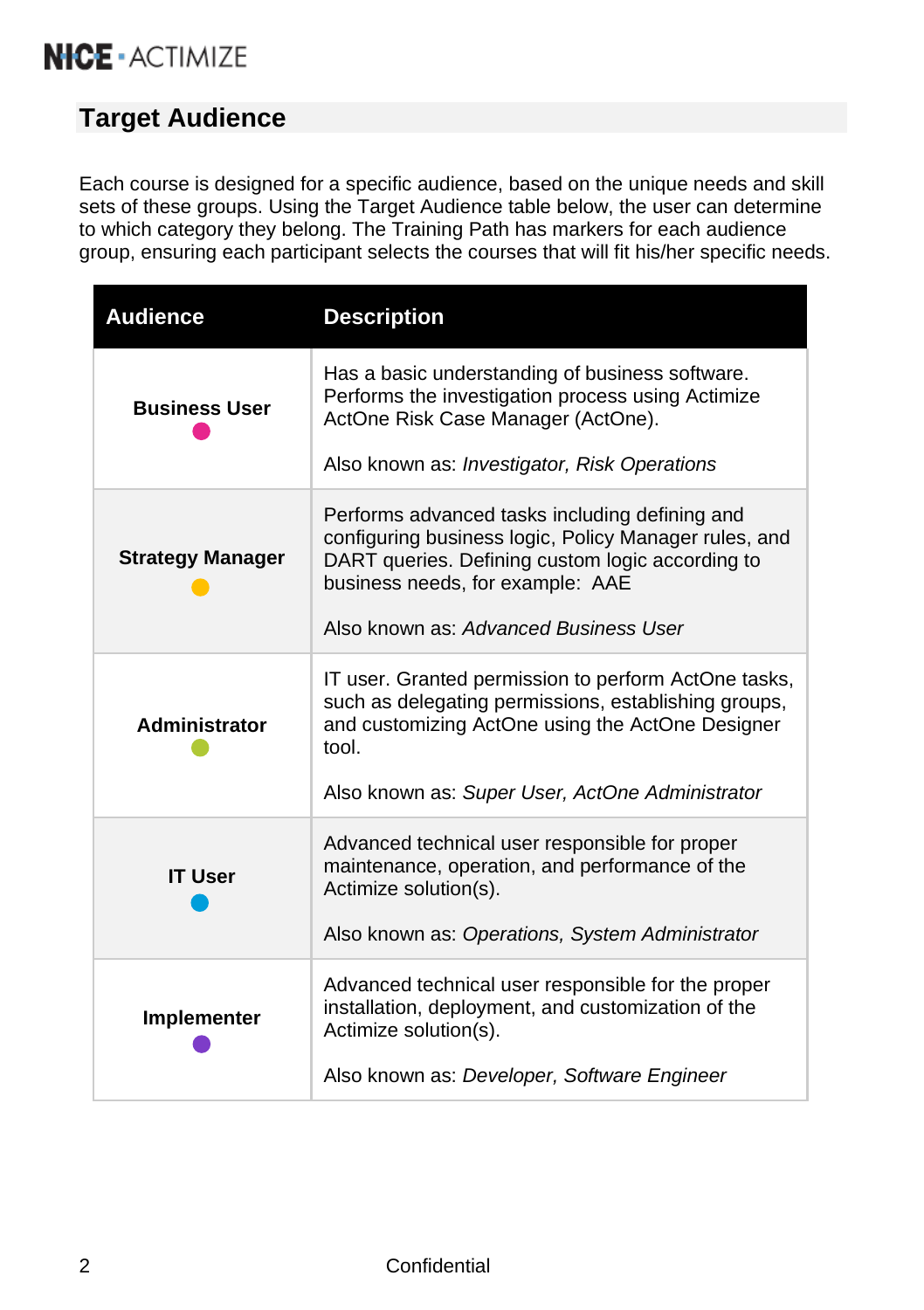# <span id="page-4-0"></span>**Training Paths**

|                                                                                       | a6ed           | Monitoring (AML-SAM 9)<br><b>Suspicious Activity</b> | Customer Due Diligence<br>Customer Due Diligence | <b>Watch List Filtering</b><br>(AML-WLF) | Currency Transaction<br>Reporting (AML-CTR) | Management (IFM-X)<br>Integrated Fraud                                                                                                  | <b>Employee Fraud</b>         | Enterprise (FMC-MSE)<br>Market Surveillance | Sales Practices and<br>Suitability (FMC-SP) | Surveillance (FMC-CS)<br>Communications | ActOne                      | Essentials |
|---------------------------------------------------------------------------------------|----------------|------------------------------------------------------|--------------------------------------------------|------------------------------------------|---------------------------------------------|-----------------------------------------------------------------------------------------------------------------------------------------|-------------------------------|---------------------------------------------|---------------------------------------------|-----------------------------------------|-----------------------------|------------|
| <b>Basic AIS and ActOne</b><br><b>Platform Training</b>                               | $\overline{4}$ | $\bullet$<br>n                                       | ●<br>O                                           | ●<br>O                                   | $\bullet$<br>O                              | $\bullet$<br><b>Contract Contract Contract Contract Contract Contract Contract Contract Contract Contract Contract Contract Co</b><br>● | $\bullet$<br>●                | $\bullet$<br>c<br>●                         | ∩                                           | ●                                       | 0                           |            |
| <b>Advanced AIS Platform</b><br><b>Training for Developers</b>                        | 5              | $\bullet$                                            | ●                                                |                                          | ∙                                           | ●                                                                                                                                       | ●                             |                                             |                                             | e                                       |                             |            |
| <b>System Operations Training</b>                                                     | 6              |                                                      |                                                  |                                          |                                             |                                                                                                                                         |                               |                                             |                                             |                                         |                             |            |
| <b>ActOne for Business Users</b>                                                      | $\overline{7}$ | $\bullet$<br>٥<br>$\bullet$                          | $\bullet\bullet$<br>$\bullet$                    | $\bullet$<br>O<br>$\bullet$              | ●<br>●<br>$\bullet$                         | <br>$\bullet$                                                                                                                           | $\bullet\bullet$<br>$\bullet$ | $\bullet$                                   | $\bullet$                                   | 8 O<br>$\bullet$                        | $\bullet$<br>0<br>$\bullet$ | <b>ALL</b> |
| <b>ActOne for Administrators</b>                                                      | 8              | $\bullet$                                            | $\bullet$                                        | $\bullet$                                | $\bullet$                                   | $\bullet$                                                                                                                               | $\bullet$                     | $\bullet$                                   | $\bullet$                                   | ●                                       | $\bullet$                   |            |
| <b>DART for Business Users</b>                                                        | 9              | <b>ALL</b>                                           | <b>ALL</b>                                       | <b>ALL</b>                               | <b>ALL</b>                                  | <b>ALL</b>                                                                                                                              | <b>ALL</b>                    | <b>ALL</b>                                  | <b>ALL</b>                                  | <b>ALL</b>                              | <b>ALL</b>                  | <b>ALL</b> |
| <b>DART</b> Implementation and<br><b>Administration</b>                               | 10             |                                                      |                                                  |                                          |                                             |                                                                                                                                         |                               |                                             |                                             |                                         | $\bullet$<br>O              |            |
| <b>ActOne Extend</b><br><b>Implementation</b>                                         | 11             |                                                      |                                                  |                                          |                                             |                                                                                                                                         |                               |                                             |                                             |                                         | ●                           |            |
| <b>ActOne Automate</b><br><b>Implementation</b>                                       | 12             |                                                      |                                                  |                                          |                                             |                                                                                                                                         |                               |                                             |                                             |                                         |                             |            |
| <b>Analytics Authoring</b><br><b>Environment</b>                                      | 13             |                                                      |                                                  |                                          |                                             | . .<br>●                                                                                                                                | $\bullet$ $\bullet$<br>c      |                                             |                                             |                                         |                             |            |
| <b>Policy Manager for Advanced</b><br><b>Analysts and Strategy</b><br><b>Managers</b> | 14             |                                                      | $\bullet$                                        |                                          | $\bullet$                                   | $\bullet$                                                                                                                               | $\bullet$                     |                                             |                                             |                                         |                             | ●          |
| <b>Individual Solution</b><br><b>Implementation Training</b>                          | $15 -$<br>23   | O                                                    |                                                  | O                                        | $\bullet$<br>$\bullet$                      | $\bullet$<br>●                                                                                                                          | $\bullet$                     | O                                           |                                             |                                         |                             |            |
| <b>Scenario Designer</b>                                                              | 24             | ∍<br>◠<br>●                                          |                                                  |                                          |                                             |                                                                                                                                         |                               |                                             |                                             |                                         |                             |            |
| <b>Rule Cloning</b>                                                                   | 25             | ●                                                    |                                                  |                                          |                                             |                                                                                                                                         |                               |                                             |                                             |                                         |                             |            |
| <b>Actimize Visual Analytics</b>                                                      | 26             |                                                      |                                                  |                                          |                                             |                                                                                                                                         |                               |                                             |                                             |                                         |                             |            |
| <b>Certification Program</b><br><b>Information</b>                                    | 28             |                                                      |                                                  |                                          |                                             |                                                                                                                                         |                               |                                             |                                             |                                         |                             |            |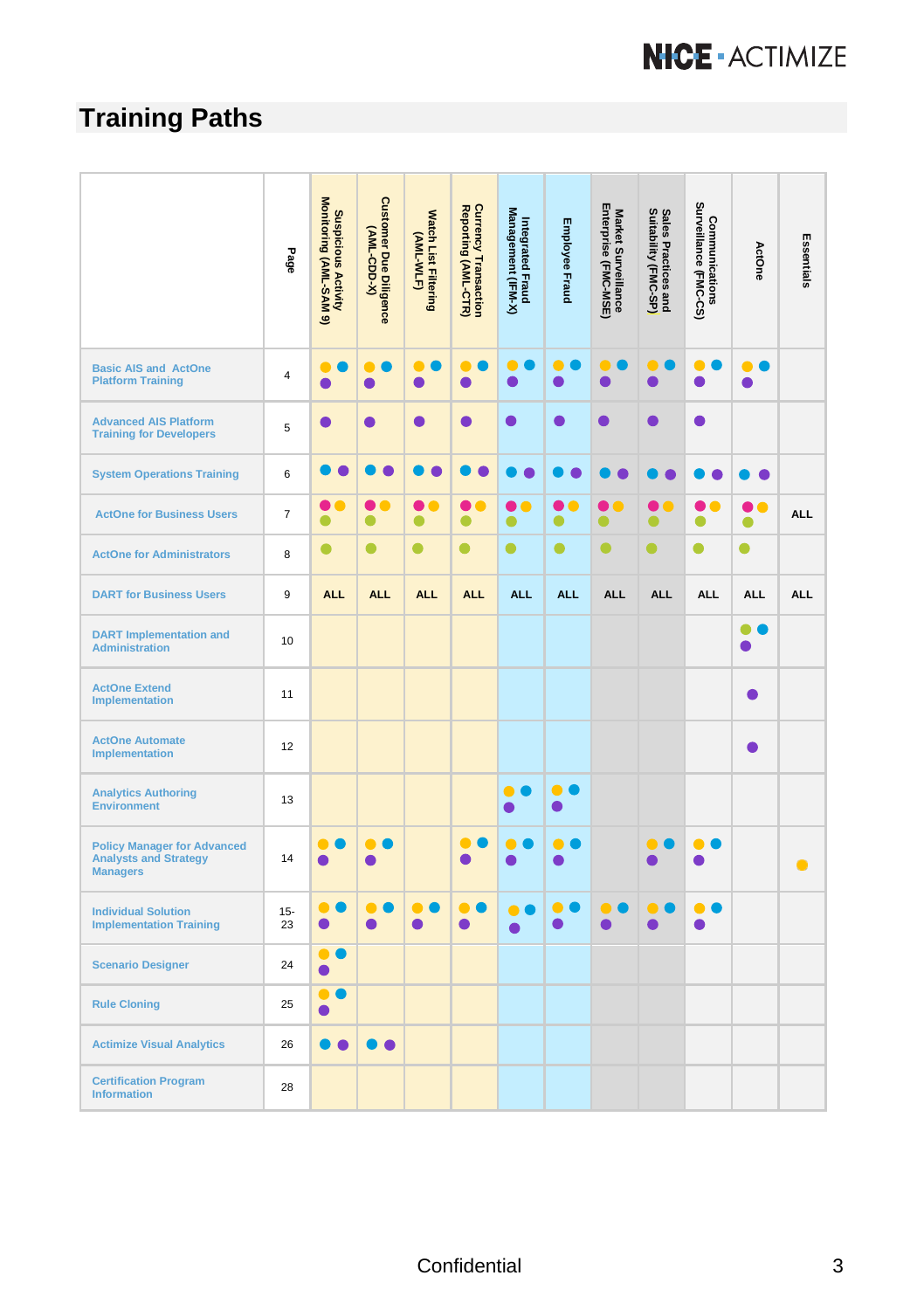# **TRAINING COURSE DESCRIPTIONS**

# <span id="page-5-0"></span>**Basic AIS and ActOne Platform Training**

**Audience:** Strategy Managers, IT Users, and Implementers. Also for team members who need to understand Actimize concepts and what can be done within the environment.  $\bullet\bullet\bullet$ 

**Performance Objectives:** Understand the power and flexibility of the Analytics Intelligence Server (AIS) and ActOne using the Visual Modeler and ActOne Designer desktop tools. Learn the basics of the AIS and ActOne platforms in one easy-to-understand, 5-day hands-on class. This course is replete with examples and practical exercises to ensure comprehension of the tools and encourage immediate usage.

#### **Key Topics:**

- Overview of Actimize platform and solution architecture
- Using the Visual Modeler to understand each of the basic AIS objects
- Perform basic development tasks in flows, functions, and execution plans
- Running system processes
- Basic AIS monitoring tools
- Exporting and importing AIS packages and objects (migration)
- Distribution of alerts to the ActOne
- Introduction to ActOne
- Defining alert and case types
- Using and defining workflows
- Setting up of alert and cases views
- Defining business units and hierarchies
- Using permissions: setup of users, groups, and roles
- Using settings: thresholds, lists, and references
- Developing and using Platform Lists
- Defining a Settings Navigator
- Creating queries
- Configure Get Next feature
- Performing ActOne Migration
- Using Management Reports and Operations Insights Dashboards

**Prerequisites:** Attendees should have a basic understanding of IT concepts and databases. Previous programming or application development experience recommended.

#### **Duration:** 5 days

<span id="page-5-1"></span>**Delivery Method:** VIHT or On-site. This is a hands-on class using a sandbox training environment.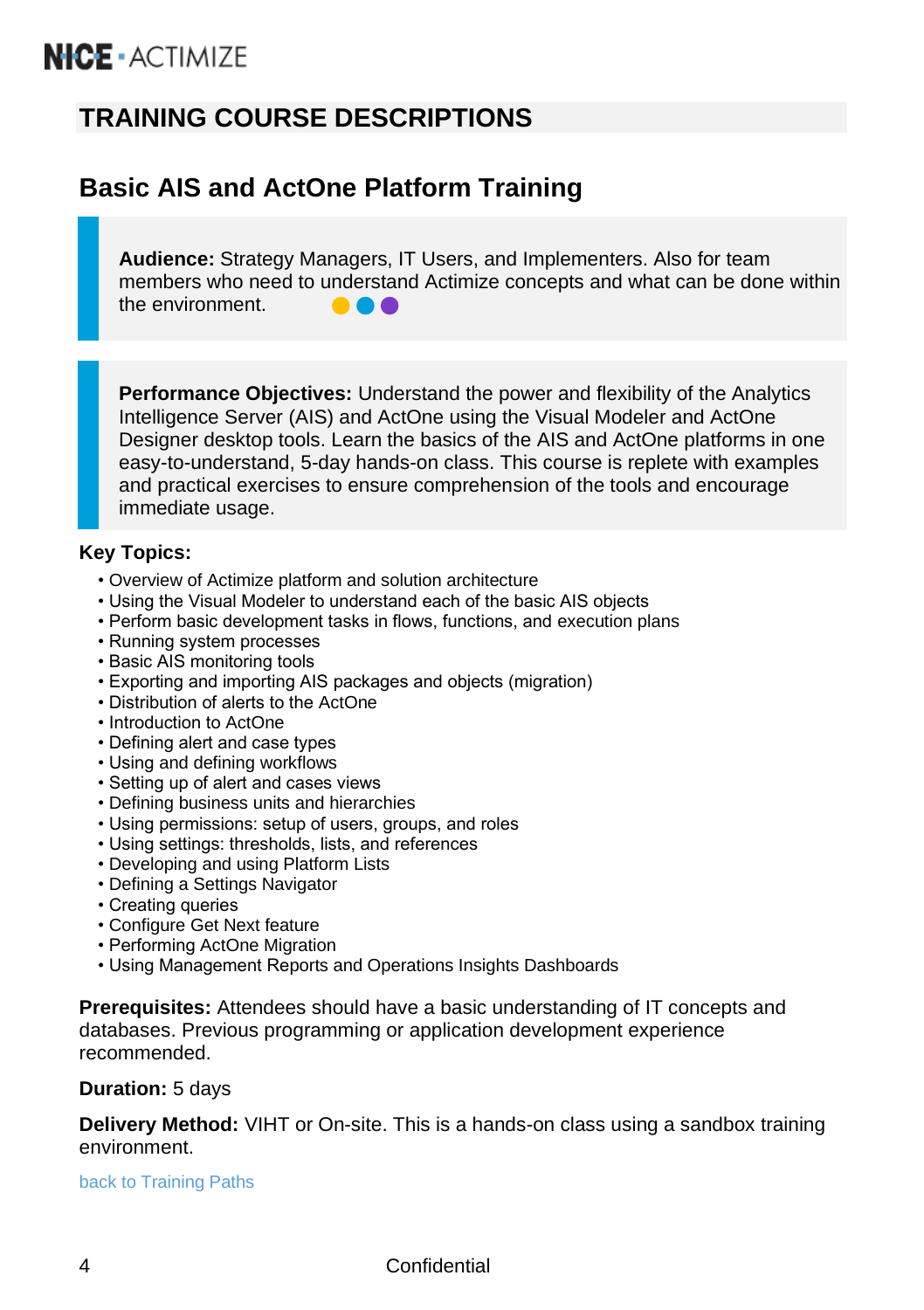### **Advanced AIS Platform Training for Developers**

**Audience:** Implementers and Actimize partners. This training is available only for Actimize customers with a developer's license.

**Performance Objectives:** Provide students with the necessary knowledge and skills to perform advanced development tasks as they are required while developing a business model using both the Analytics Intelligence Server (AIS) and Visual Modeler.

#### **Key Topics:**

- Advanced expressions and AIS functions
- Developing and working with real-time processes, using web services
- Monitoring real-time processes
- Using User Data Types (UDT) in channels and flows
- Understanding the Execute block of the Flow object
- Development and implementation of Exit Points
- Multi-threading
- Debugging
- Understanding the For Each block of the Flow object
- Installing AIS Profiles
- Developing profiles
- Loading profiles in batch and real-time systems
- Loading profile data directly or via the profile context
- Clearing data from profiles
- Using profile data in the detection process
- Using Rule Sets in the detection process

**Prerequisites:** Must have successfully completed our Basic AIS and ActOne Platform Training and passed the Knowledge Test. Students who have 3-6 months hands-on experience with AIS Visual Modeler and ActOne Designer, but have not completed the Basic AIS and ActOne Platform Training must pass the Knowledge Test to qualify for this class. These tools are used extensively during the training. Development background is highly recommended.

#### **Duration:** 4 days

**Delivery Method:** VIHT or On-site. This is a hands-on class using a sandbox training environment.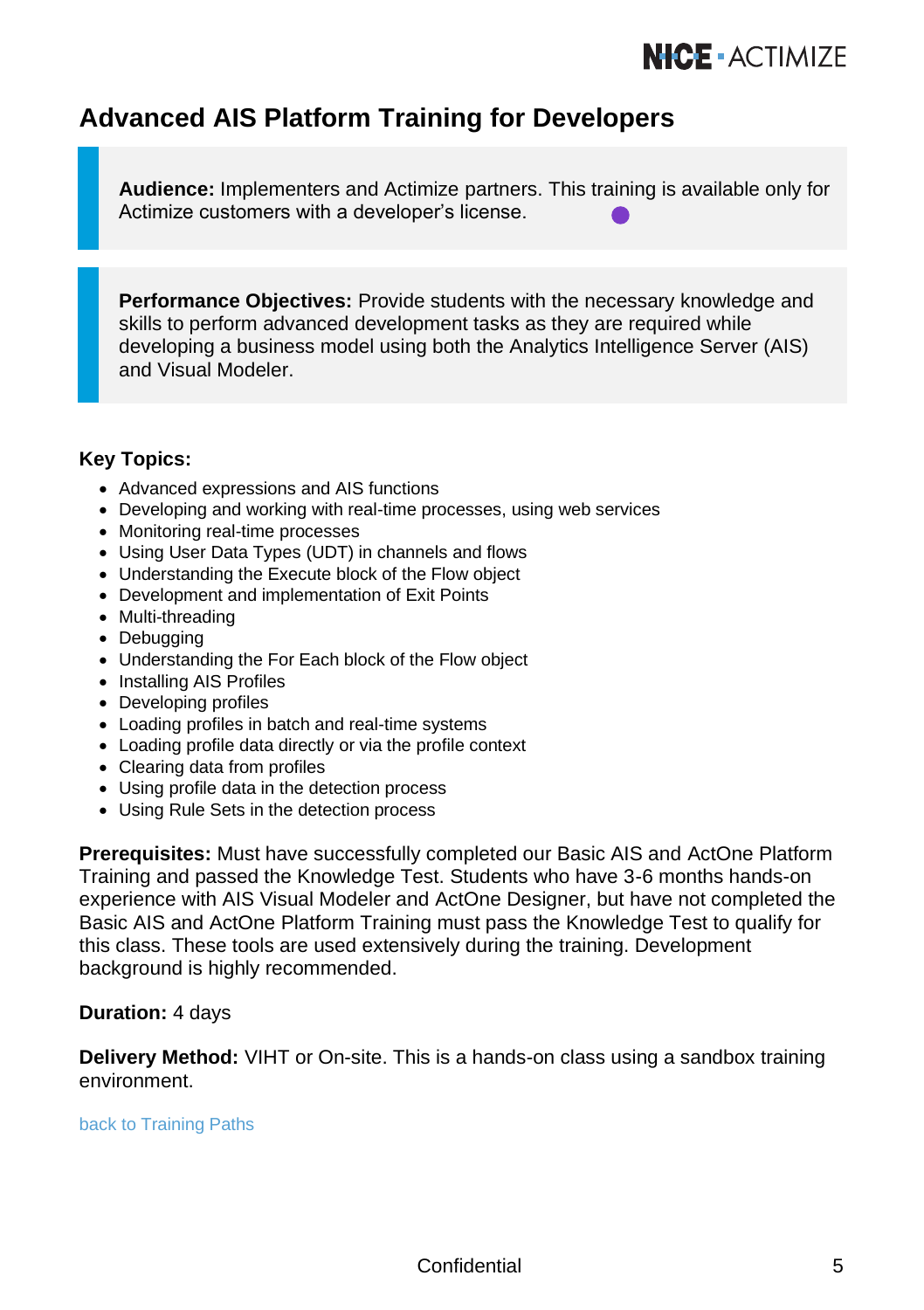# <span id="page-7-0"></span>**System Operations Training**

**Audience:** IT Users and Implementers. **O** 

**Performance Objectives:** Provide system administrators and IT team members with the necessary knowledge and skills to run a day- to-day solution operations and perform essential configuration, administration, and maintenance tasks for the installed Actimize platforms and solution(s).

*Note: This course is tailored to a specific Actimize solution.*

#### **Key Topics:**

- Installation and initial configuration of the AIS platform
- Installation and initial configuration of the ActOne platform
- Understanding Actimize components: AIS, Visual Modeler, ActOne, and ActOne Designer
- Understanding communication between components
- Using involved databases
- Setting up Data Access Where and how to configure
- Running system processes
- Monitoring AIS using Server Monitor and Log Viewer
- Monitoring ActOne using the ActOne Log Viewer and Performance Monitor
- Performing an Actimize health check
- Using transaction monitoring tools, such as General Profiler
- Performing regular AIS Server maintenance
- Performing database maintenance
- Cleaning up old log files (ActOne and AIS)
- Archiving and deleting alerts, cases, and reports
- Troubleshooting problems during server start
- Setting up failover and recovery
- Setting up error reporting to Actimize
- Solution specific features

**Prerequisites:** Basic understanding of IT concepts and databases. Knowledge of the Visual Modeler and ActOne Designer is helpful.

#### **Duration:** 2 days

**Delivery Method:** VIHT or On-site. This is a hands-on class using a sandbox training environment.

**When:** Should be presented soon after the client DEV environment is installed.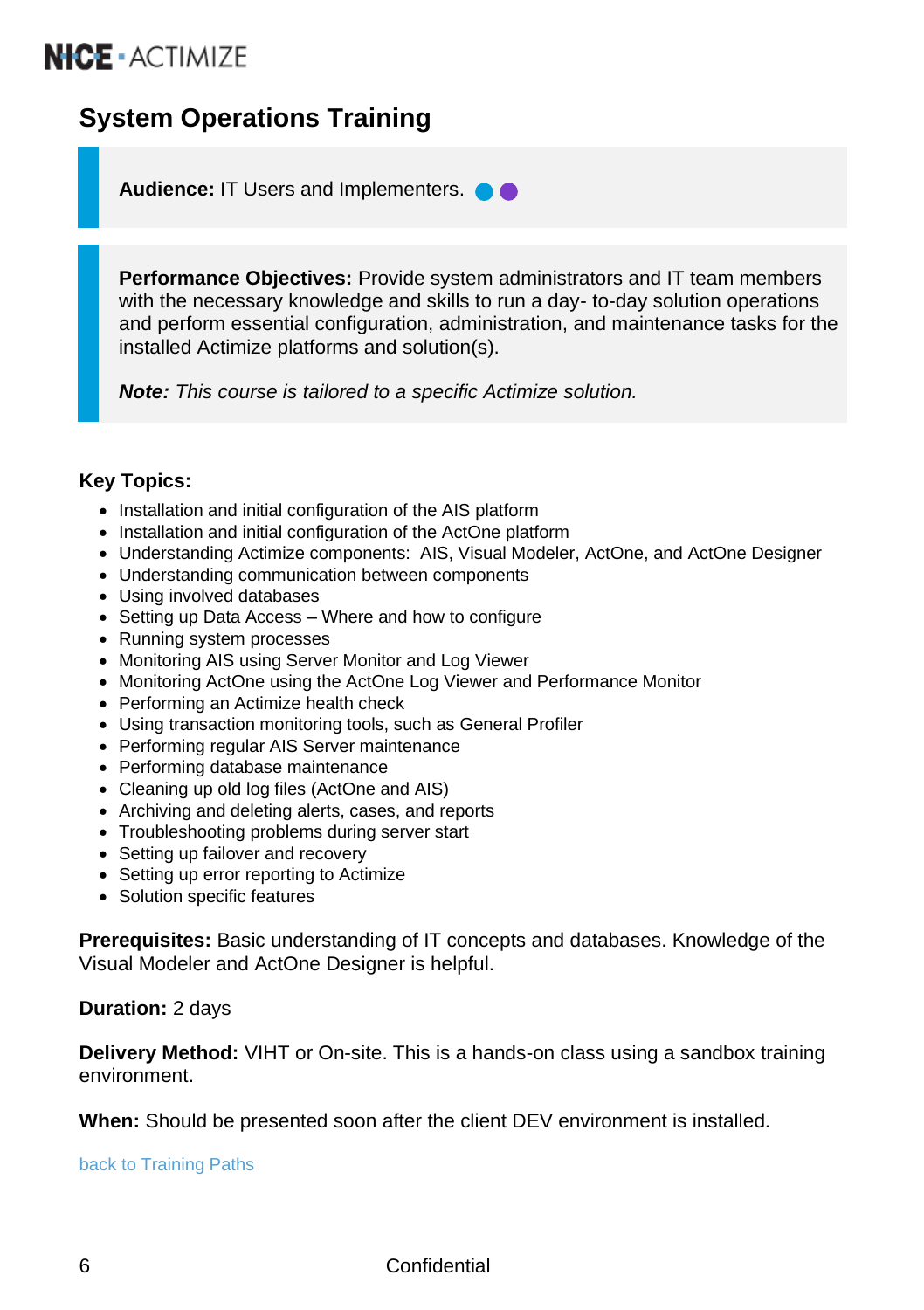### <span id="page-8-0"></span>**ActOne for Business Users**

**Audience:** Business Users, Strategy Managers, and Administrators.

**Performance Objectives:** Learn how to navigate ActOne, investigate work items and cases, use workflows, and view built-in management reports.

*Note: This course is tailored to a specific Actimize solution.*

#### **Key Topics:**

- Introduction to ActOne and Actimize Solution
- Understanding the business objectives of the specific Actimize solution
- Viewing and managing work items
- Managing cases
- Understanding the concept of workflow for alert and case investigation
- Managing the configuration of business logic: thresholds and score scales
- Managing rule related lists, such as inclusion/exclusion lists
- Managing permission, delegation, and impersonation
- Creating and viewing alert and case management reports
- Solution specific features

**Prerequisites:** None

**Duration:** 1 day

**Delivery Method:** VIHT or On-site, hands-on using the client's ActOne environment.

**When:** Should be presented prior to UAT.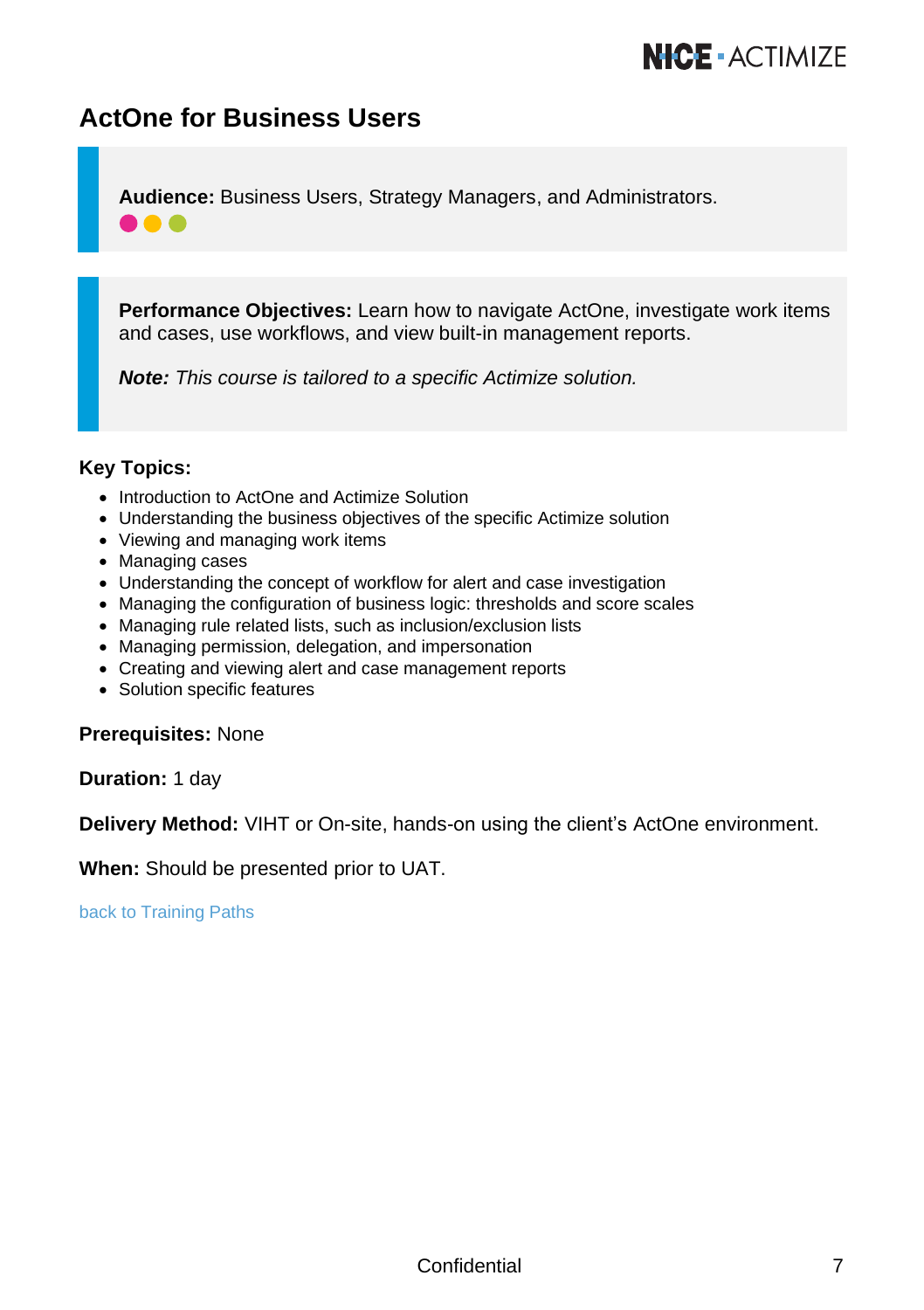### <span id="page-9-0"></span>**ActOne for Administrators**

**Audience:** Administrators.

**Performance Objectives:** Learn how to configure and customize work items, cases, and their views; define the step workflow for work items and cases; create predefined notes; and associate tags to notes using the ActOne Designer.

*Note: This course is a subset of the Basic AIS & ActOne Platform Training.*

#### **Key Topics:**

- Creating and maintaining business units and hierarchies
- Defining manual work item types
- Understanding the concept of common and custom fields
- Understanding how business types can be used to search for specific work items
- Configuring spellchecker options
- Configuring system to support multiple languages
- Creating predefined notes for work items and cases
- Defining and configuring work item and case views
- Defining new case types
- Creating step workflows for work item and case types
- Understanding how to use the ActOne scheduler for workflow deadline activation
- Configuring and applying workflow restriction templates
- Understanding the workflow-related parameters in the ActOne admin site
- Understanding work items and cases in relation to business units and users
- Creating and managing users and groups
- Creating and maintaining roles
- Understanding the list of permissions that can be given to a role
- Assigning users or groups to a role
- Implementing Confidential Data feature
- Managing user delegation and impersonation
- Exporting and importing ActOne objects using the Export/Import Wizard

**Prerequisites:** Familiarity with ActOne.

#### **Duration:** 3 days

**Delivery Method:** VIHT or On-site. This is a hands-on class using a sandbox training environment.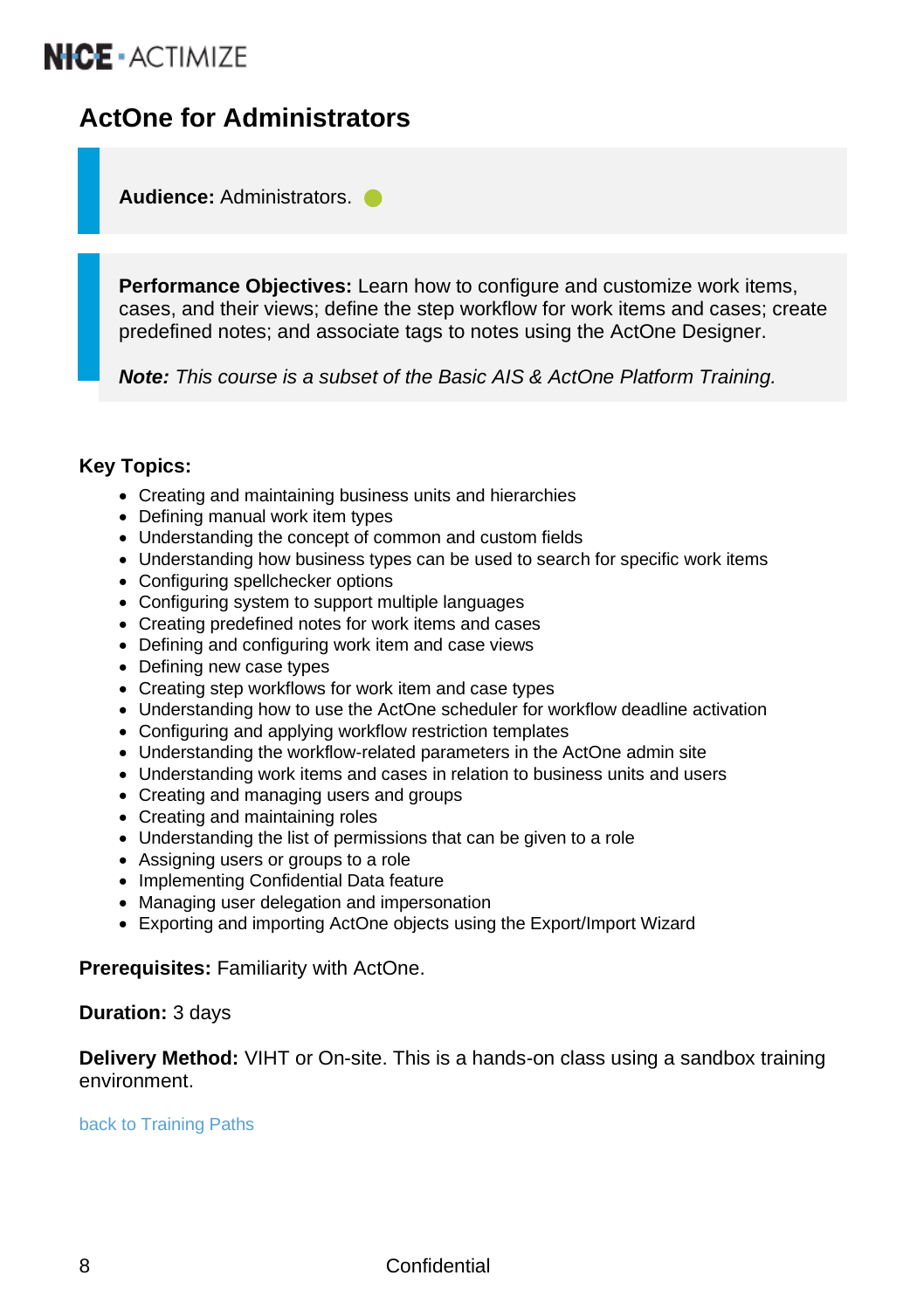### <span id="page-10-0"></span>**DART for Business Users**

**Audience:** Business Users, Strategy Managers, Administrators, IT Users, and Implementers. **.....** 

**Performance Objectives:** Learn how to use the Detection And Research Tool's (DART) query capabilities, available as an out-of-the- box feature in several Actimize solutions. Understand how to setup and perform data queries on related entities.

#### **Key Topics:**

- Locating the DART query tool within ActOne
- Creating a DART query
- Running and saving a DART query
- Understanding the usage of sub queries
- Managing saved queries
- Understanding the option of linked data source
- Creating sequence-based queries
- Exporting query results to CSV
- Creating DART alerts
- Scheduling DART queries on a regular basis to generate DART alerts

**Prerequisites:** Familiarity with ActOne.

**Duration:** ½ day

**Delivery Method:** VIHT or On-site, hands-on using the client's ActOne environment.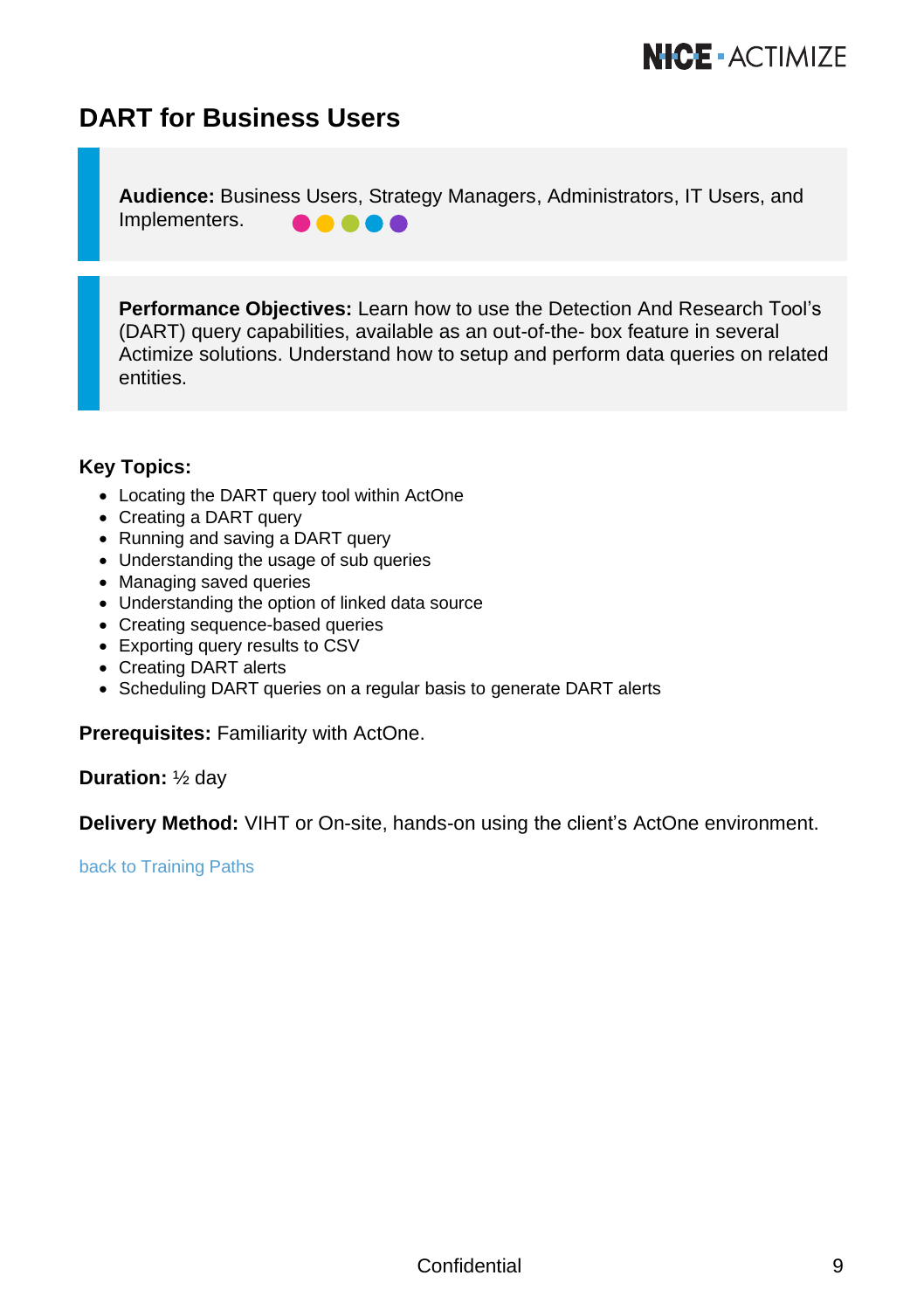# <span id="page-11-0"></span>**DART Implementation and Administration**

Audience: Administrators, IT Users, and Implementers.  $\bullet \bullet \bullet$ 

**Performance Objectives:** Learn how to implement the ActOne Detection and Research Tool (DART) tool. Gain experience creating and managing DART views, using the ActOne Designer tool.

*Note: Proper license required to add new DART data sources.*

#### **Key Topics:**

- DART views and their layout
- DART permissions
- Manual DART alerts
- Create DART alerts on a regular basis, using Scheduled Queries
- Record Level Permissions, using a security table
- Log files for DART
- Data pickers
- Access to multiple data sources
- Performance considerations
- DART APIs

**Prerequisites:** Successful completion of DART for Business Users. Conceptual understanding of data. Familiarity with the ActOne Designer tool.

**Duration:** 1 day

**Delivery Method:** VIHT or On-site. This is a hands-on class using a sandbox training environment.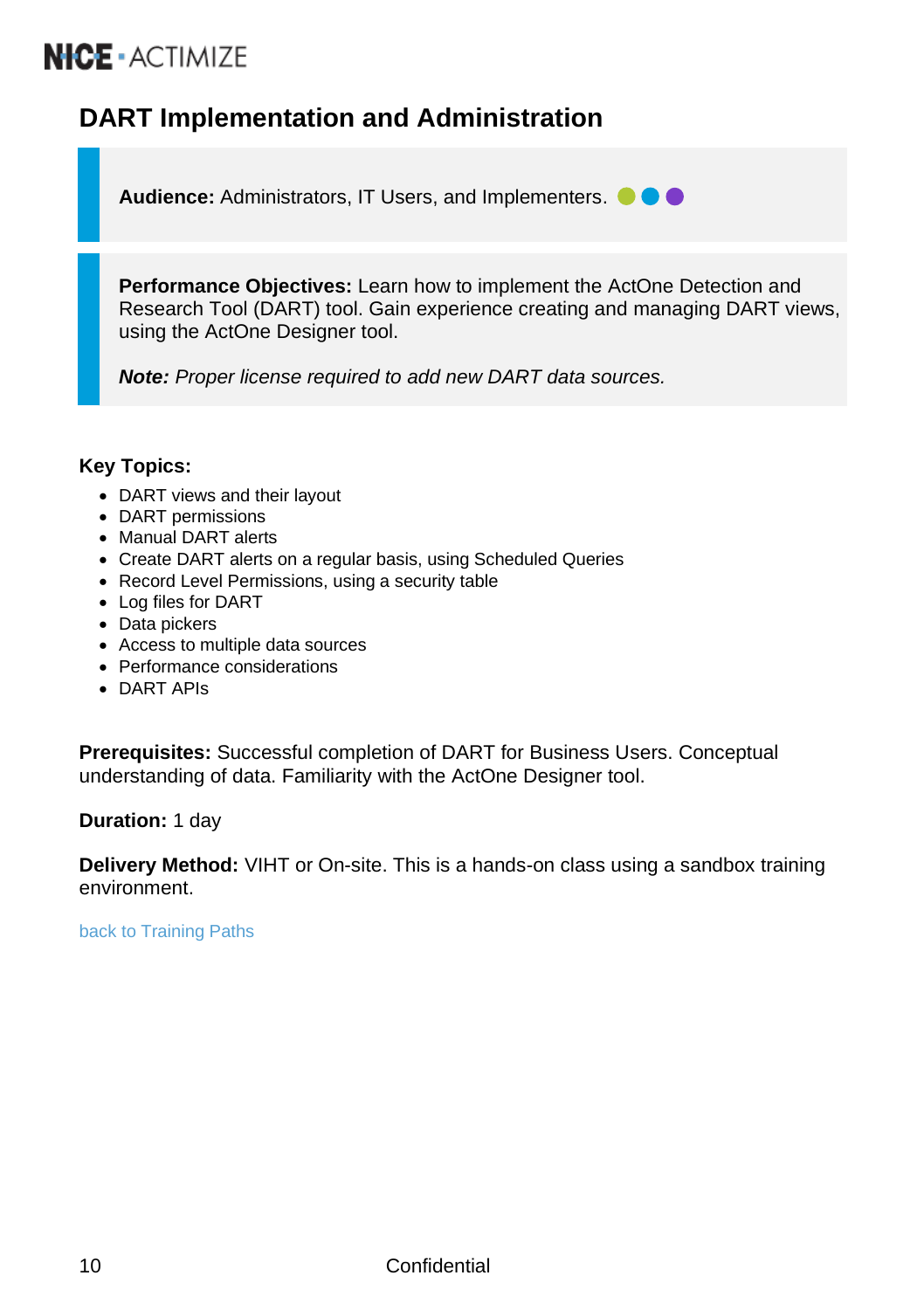### <span id="page-12-0"></span>**ActOne Extend Implementation**

**Audience:** Implementers.

**Performance Objectives:** Learn how to develop and implement ActOne Extend features: Manual work items, customized input forms, ingestion of work items, Display Framework, Entity Insights, APIs and Plugins, Get Next.

#### **Key Topics:**

- Overview of ActOne Architecture
- Configuring manual work items
- Creating and implementing auto-generated forms for manual work items
- Creating queries
- Configuring customized manual item forms using XML and VTL
- Ingestion of work items using various methods (Utility, web-service and AIS Server)
- Developing Data Enrichment and Data Validation for ingestion of work items
- Implementing the ActOne Email Ingestion module
- Overview of Work Item Display Framework
- Development of alert display using the Work Items Display Framework
- Overview and installation of Entity Insight
- Ready-made components and their possible customization
- Unified Data Manager (UDM) in an Actimize system and how it relates to Entity Insight
- Available APIs and how to use them
- Developing plugins
- Overview and implementation of the Get Next feature

**Prerequisites:** Must have successfully completed our Basic AIS and ActOne Platform Training and passed the Knowledge Test. Students who have 3-6 months hands-on experience with AIS Visual Modeler and ActOne Designer but have not completed the Basic AIS and ActOne Platform Training must pass the Knowledge Test to qualify for this class. These tools are used extensively during the training. Development background is highly recommended.

#### **Duration:** 5 days

**Delivery Method:** VIHT or On-site. This is a hands-on class using a sandbox training environment.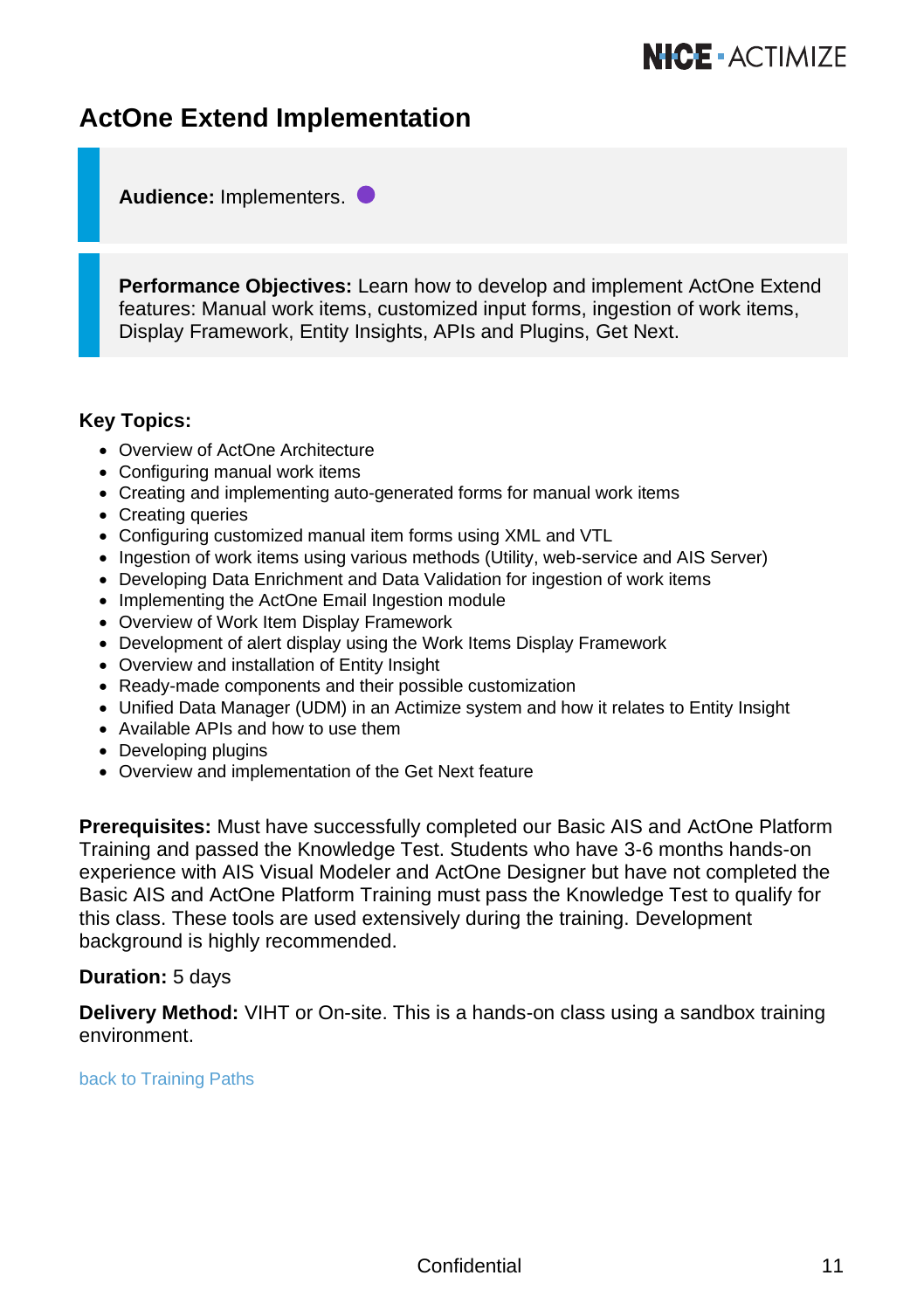# <span id="page-13-0"></span>**ActOne Automate Implementation**

**Audience:** Implementers.

**Performance Objectives:** Learn the necessary knowledge and skills to perform integration of NICE Advanced Process Automation (APA) and ActOne. Learn how to implement both unattended and attended robots using ActOne APIs.

#### **Key Topics:**

- Advanced Automation Overview
- Architecture of Actimize Components
- Installation and configuration of Real-Time Designer and Real-Time Client
- Introduction to Attended and Unattended Robots
- Installation and Configuration of OOTB Attended Robots
- Installation and Configuration of OOTB Unattended Robots
- Customization of Unattended Robots
- Maintenance and Troubleshooting

**Prerequisites:** Must have successfully completed our Basic AIS and ActOne Platform Training and passed the Knowledge Test. Must have completed Introduction to NICE Automation (Self-Paced), available on NICE DOJO.

Students who have 3-6 months hands-on experience with AIS Visual Modeler and ActOne Designer but have not completed the Basic AIS and ActOne Platform Training must pass the Knowledge Test to qualify for this class. These tools are used extensively during the training. Development background is highly recommended.

#### **Duration:** 3 days

**Delivery Method:** VIHT or On-site. This is a hands-on class using a sandbox training environment.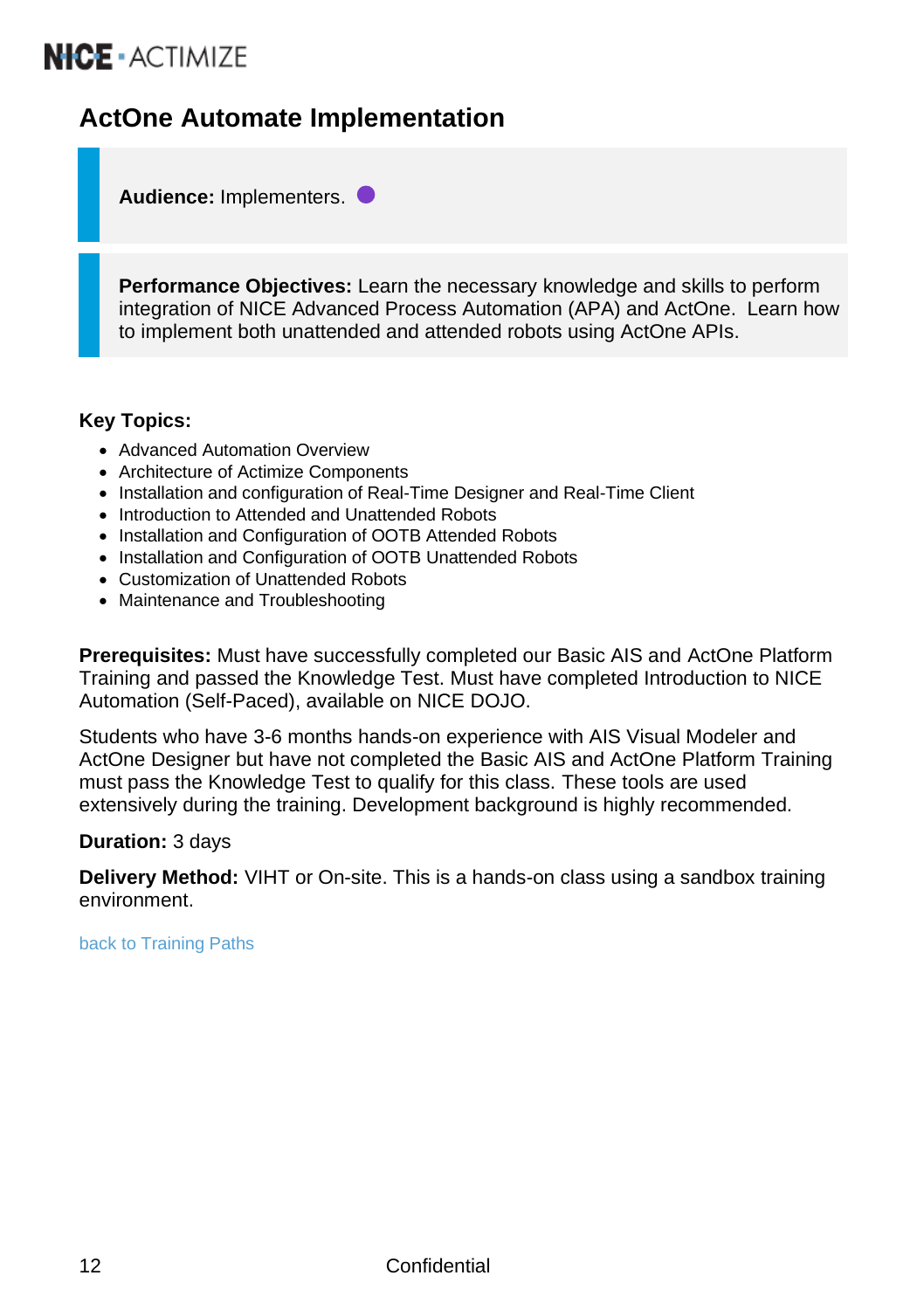### <span id="page-14-0"></span>**Analytics Authoring Environment (AAE)**

**Audience:** Strategy Managers, IT Users, and Implementers,  $\bigcirc$   $\bigcirc$ 

**Performance Objectives:** Learn how to develop your own custom analytics logic. Gain a deep understanding of how to develop custom logic using scoring rules. AIS profiles, and custom lists with the Analytics Authoring Environment in Visual Modeler. Create policy rules using the ActOne Policy Manager.

*Note: This course is tailored to a specific Actimize solution. It is currently available for fraud solutions under IFM and Employee Fraud.*

#### **Key Topics:**

- Understanding basic AIS objects required for self-development process
- Overview of Actimize Self-Development Framework
- Advanced expressions and AIS functions
- Performing system initialization
- Development of user-defined scoring rules
- Development of user-defined AIS profiles
- Creating a new profile
- Reading profile information
- Using profile information in scoring rules
- Browsing profiles
- Creating platform lists
- Understanding Policy Manager
- Creating Policy Manager rules
- Monitoring system processes
- Comparing scoring rules with Policy Manager rules

**Prerequisites:** Advanced understanding of data, profiles, and statistics is strongly recommended. Previous programming or application development experience recommended.

#### **Duration:** 4 days

**Delivery Method:** VIHT or On-site. This is a hands-on class using a sandbox training environment.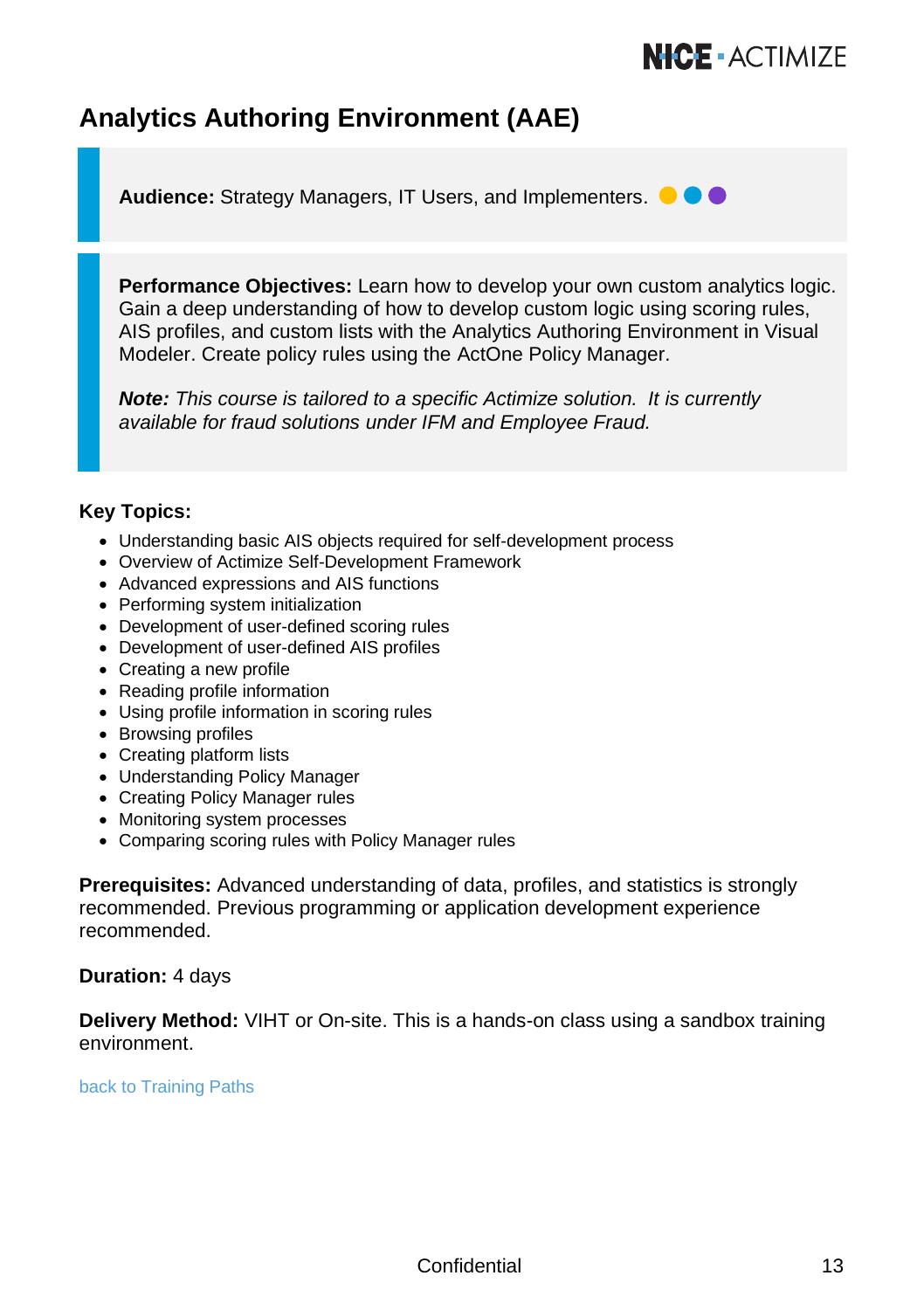### <span id="page-15-0"></span>**Policy Manager for Advanced Analysts and Strategy Managers**

**Audience:** Strategy Managers, IT Users, and Implementers.

**Performance Objectives:** Learn how to define and adjust policy rules that affect a solution's decisions.

*Note: This course is currently available for the following Actimize solutions: AML-CDD, AML-SAM, Fraud solutions under IFM, and Employee Fraud.*

#### **Key Topics:**

- Overview of the Policy Manager
- Creating a new policy rule
- Using the expression builder
- Setting an action for the policy rule
- Activating / deactivating a policy rule
- Setting / removing the policy rule priority
- Activating a draft policy
- Deploying the policy rule
- Monitoring activated policies

**Prerequisites:** Experience using the ActOne.

**Duration:** ½ day

<span id="page-15-1"></span>**Delivery Method:** VIHT or On-site, hands-on using the client's ActOne environment.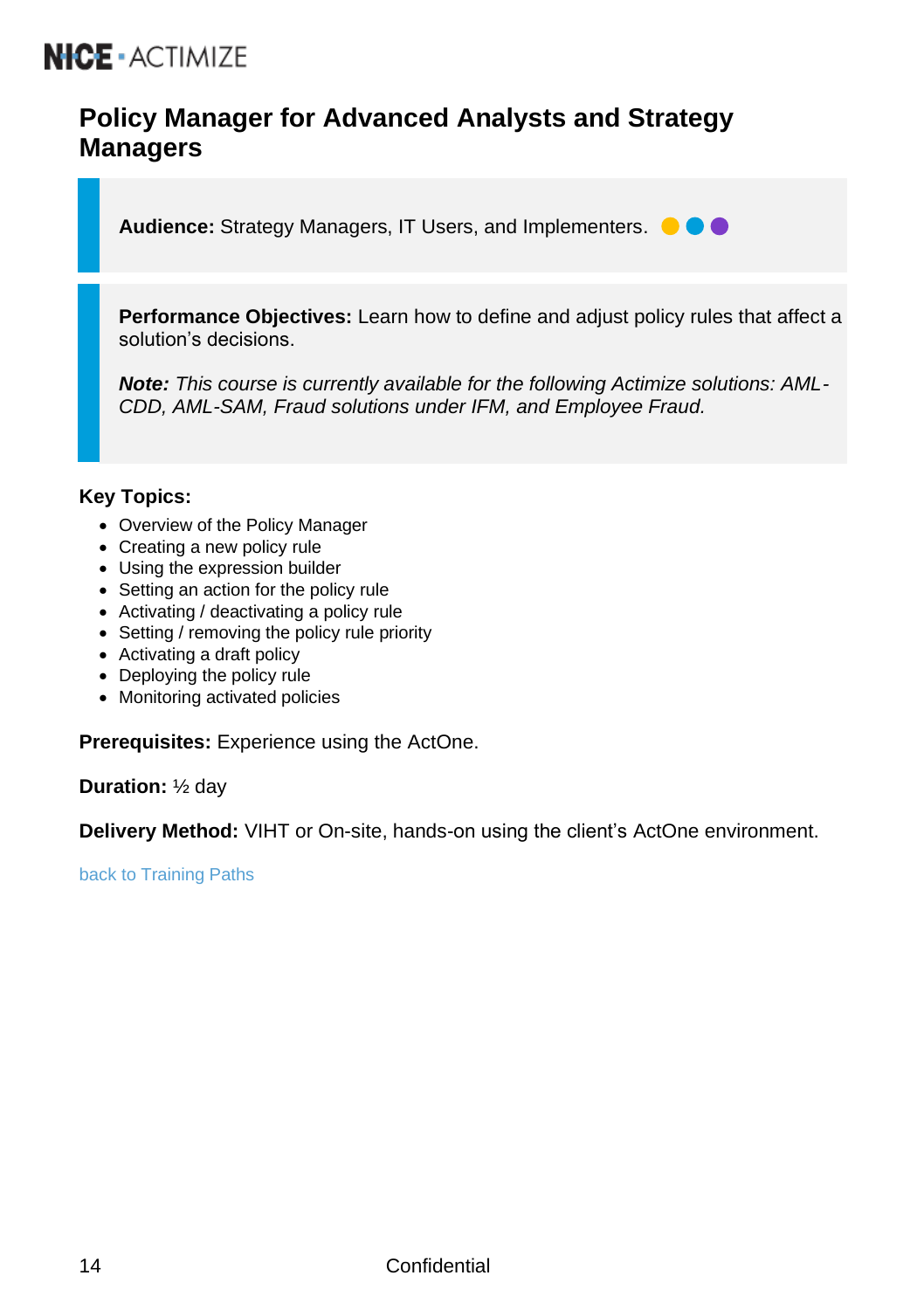### **AML-SAM 9 Solution Implementation Training**

**Audience:** Strategy Managers, IT Users, Implementers, and Actimize partners or clients who are or want to be actively involved in the implementation process.

**Performance Objectives:** Learn how to install and configure the Actimize AML-SAM 9 solution components. Gain a thorough understanding of the available features of the solution along with the configuration and tuning options.

#### **Key Topics:**

n a

- Introduction to the Actimize AML-SAM solution
- Overview of the AML-SAM 9 architecture
- Installation and initial configuration of the Unified Data Manager (UDM)
- Installation and initial configuration of the AML-SAM solution
- Configure and run system processes
- Understand Entity Insight functionality and usage
- Understanding Logical Entities and their configuration options
- Understanding Party Groups and their configuration options
- Configuration of Peer Groups segmentation
- Detection logic and tuning
- Security Blanket
- Implementation of Policy Manager
- Display configuration
- Alert consolidation and distribution
- Implementation of AML-SAM exit points
- Configuration of multiple AIS server instances for a scalable system
- Maintenance and housekeeping
- Implementation of Actimize Visual Analytics

**Prerequisites:** Must have successfully completed our Basic AIS and ActOne Platform Training and passed the Knowledge Test. Students who have 3-6 months hands-on experience with AIS Visual Modeler and ActOne Designer, but have not completed the Basic AIS and ActOne Platform Training must pass the Knowledge Test to qualify for this class. These tools are used extensively during the training. Development background is highly recommended.

#### **Duration:** 5 days

**Delivery Method:** VIHT or On-site. This is a hands-on class using a sandbox training environment.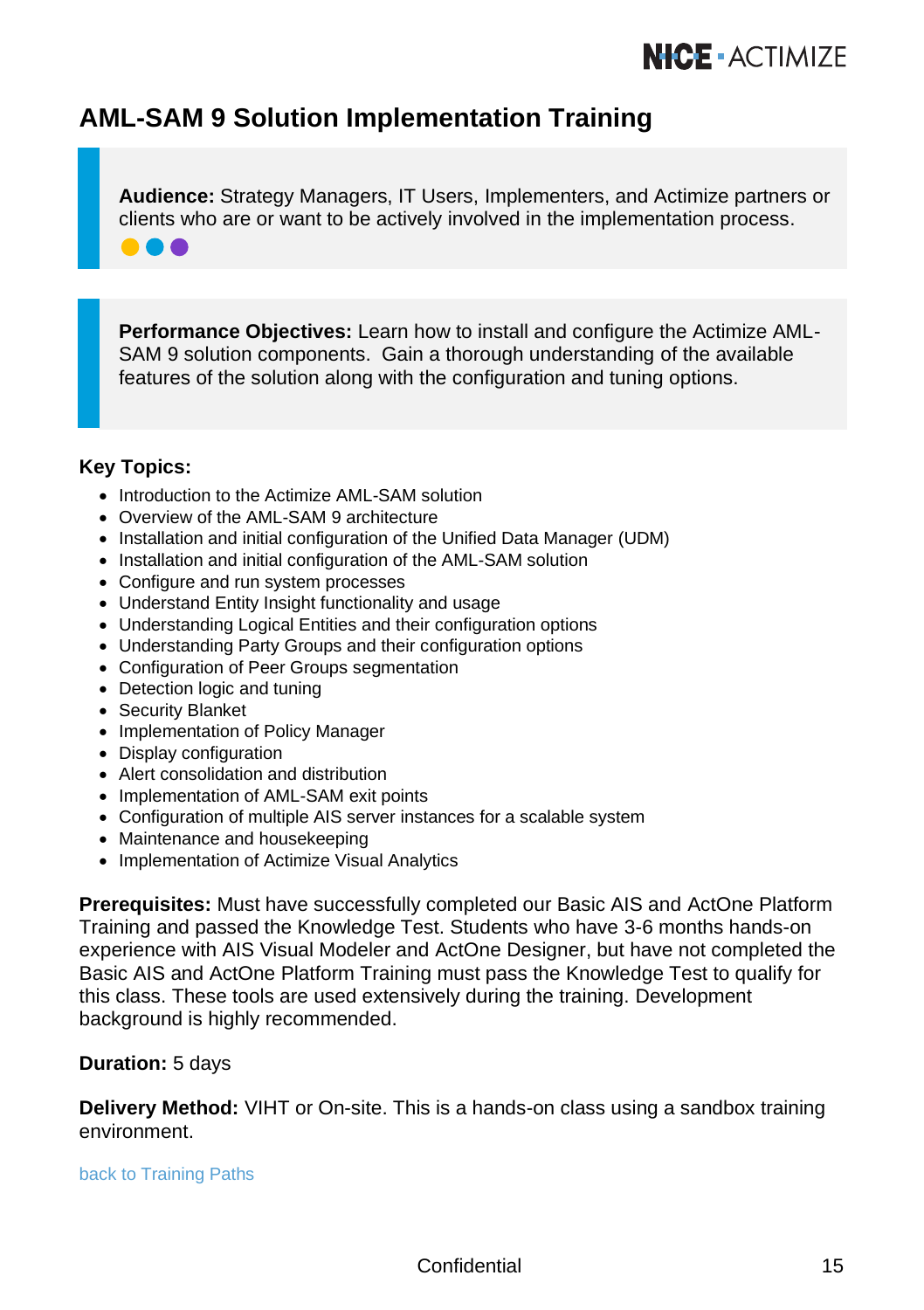88 Q

# **AML-STAR Solution Implementation Training**

**Audience:** Implementers, developers and Actimize partners or clients who are or want to be actively involved in the implementation process.

**Performance Objectives:** Learn how to install and configure the Actimize AML-STAR solution components. Gain a thorough understanding of the available features of the solution along with the configuration and customization options.

#### **Key Topics:**

- Introduction to the Actimize AML-STAR solution
- Overview of the AML-STAR architecture
- Overview of the Unified Data Manager (UDM)
- Installation and initial configuration of the AML-STAR solution
- Configuring AML-SAM auto mapping
- Introduction to the FinCEN SAR form
- Association of FinCEN SAR form to an alert type
- Apply the form auto mapping
- Configuration of transmitter
- E-Filing and Acknowledgement
- Creating a custom SAR Form
- Overview of Actimize Visual Analytics Architecture
- 90 day review option
- AML-START FinCEN SAR 3 Dashboard
- Maintenance and housekeeping
- Troubleshooting

**Prerequisites:** Completion of AML-SAM Implementation Training and pass the Knowledge Test. Development background is highly recommended.

#### **Duration:** 3 days

**Delivery Method:** VIHT or On-site. This is a hands-on class using a sandbox training environment.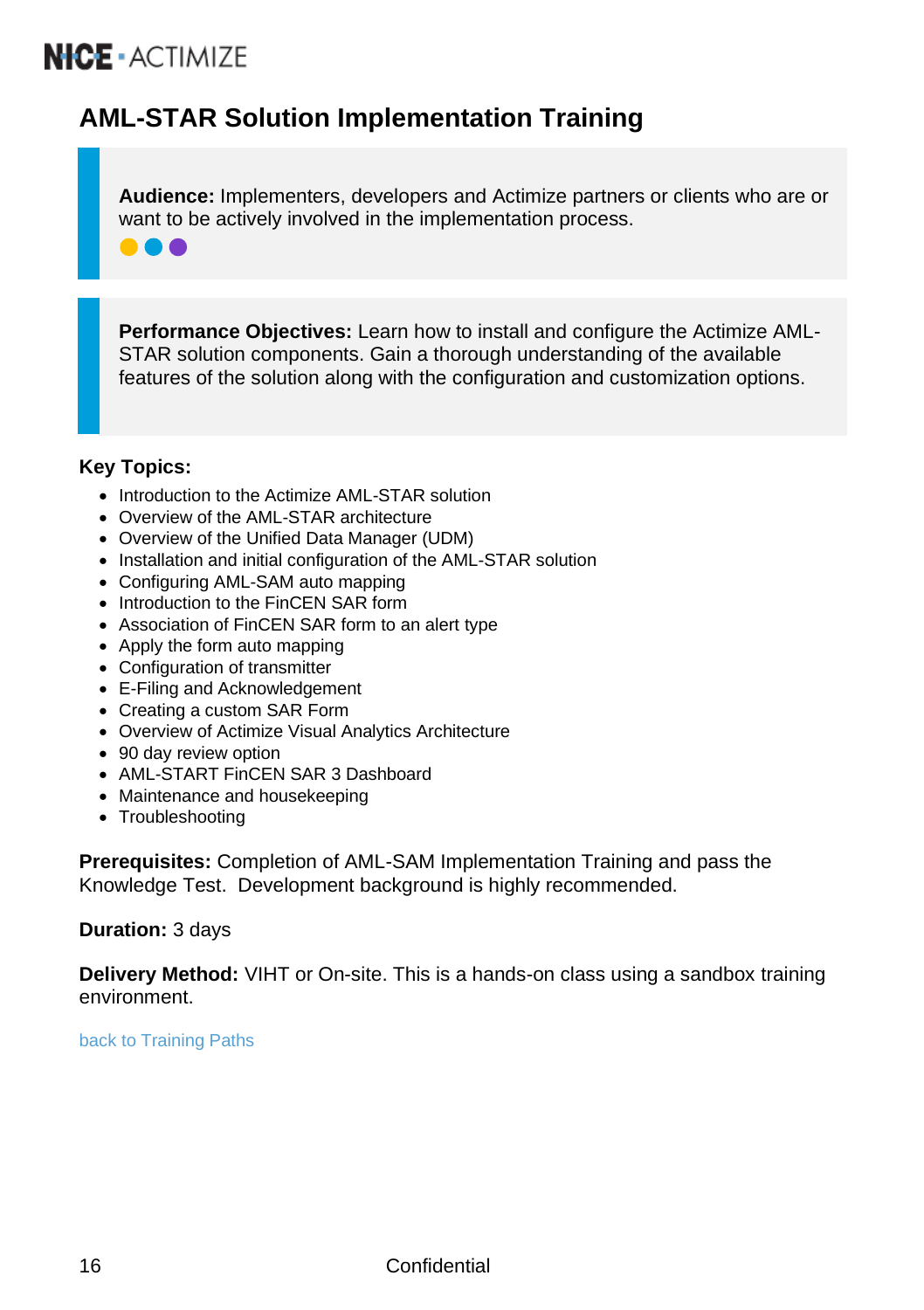### **AML-CDD-X Solution Implementation Training**

**Audience:** Strategy Managers, IT Users, Implementers, and Actimize partners or clients who are or want to be actively involved in the implementation process.

**Performance Objectives:** Learn how to install and configure the Actimize AML-CDD-X solution components. Gain a thorough understanding of the available features of the solution along with the configuration and customization options.

#### **Key Topics:**

**..** 

- Introduction to the Actimize AML-CDD-X solution
- Overview of the AML-CDD-X architecture
- Installation and initial configuration of the AML-CDD-X solution
- Using the out-of-the-box risk factors and their possible configuration
- Running the system processes related to the High Risk Customer model
- Configuring and developing custom risk factors for High Risk Clients
- Development of exit points in the Visual Modeler
- Setting up data integration
- Implementing custom fields for logic, display and policy rules
- Setting up display configuration
- Use of Entity Insight
- Overview of the Change in Customer Risk and Periodic Review models
- Manual Risk Adjustments
- Overview of the Beneficial Ownership model
- Configuring and developing Custom Risk Factors
- Implementing the dynamic Onboarding process
- Developing policy rules using the Policy Manager in ActOne
- Solution specific ActOne roles for CDD-X
- Real-time Web Services for CDD-X
- Maintenance and housekeeping
- Implementing Actimize Visual Analytics

**Prerequisites:** Must have successfully completed our Basic AIS and ActOne Platform Training and passed the Knowledge Test. Students who have 3-6 months hands-on experience with AIS Visual Modeler and ActOne Designer, but have not completed the Basic AIS and ActOne Platform Training must pass the Knowledge Test to qualify for this class. These tools are used extensively during the training. Development background is highly recommended.

#### **Duration:** 5 days

**Delivery Method:** VIHT or On-site. This is a hands-on class using a sandbox training environment.

#### [back to Training](#page-4-0) Paths

Confidential 17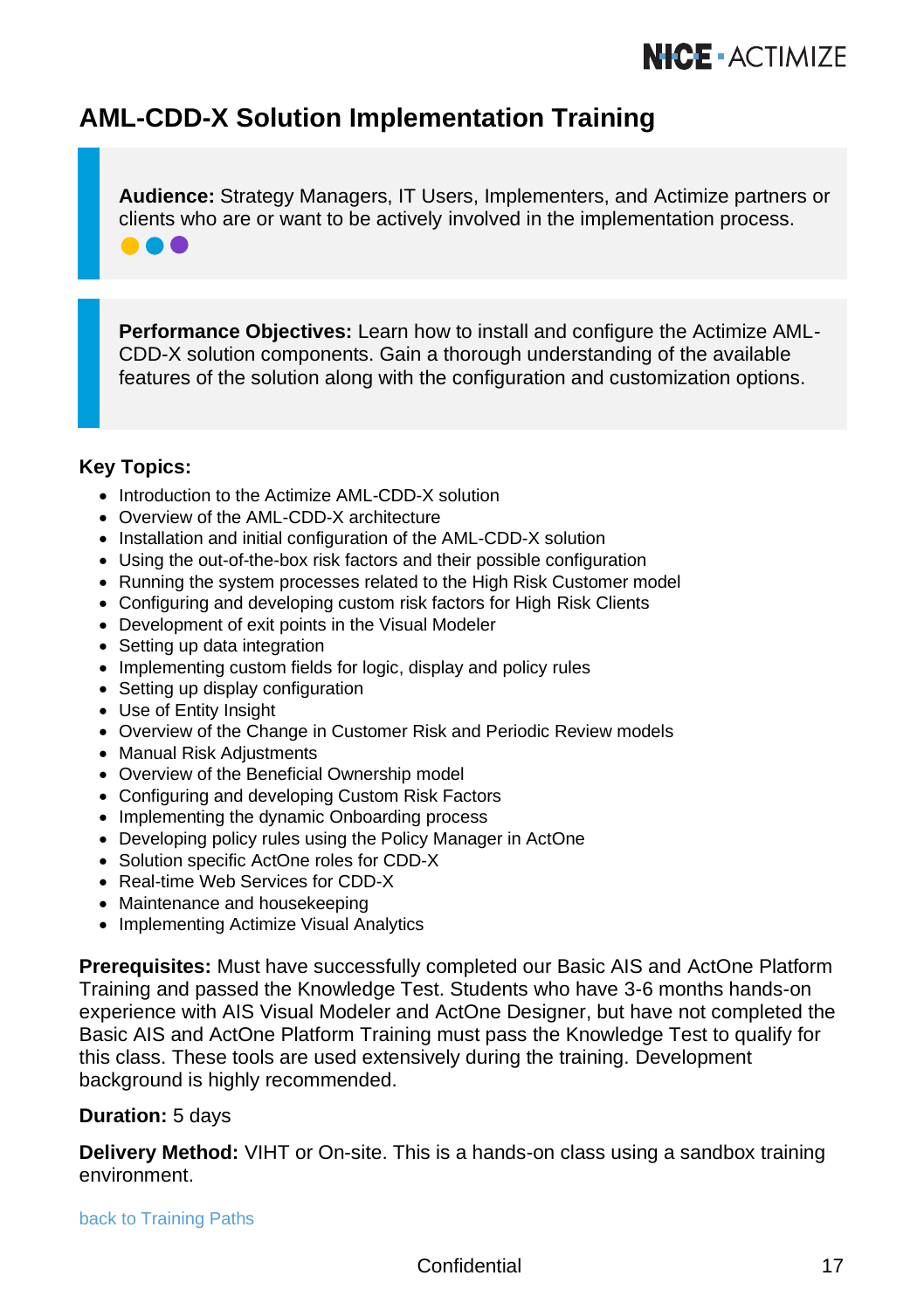**...** 

### **AML-WLF Solution Implementation Training**

**Audience:** Strategy Managers, IT Users, Implementers, and Actimize partners or clients who are or want to be actively involved in the implementation process.

**Performance Objectives:** Learn how to install and configure the Actimize AML-WLF solution components. Gain a thorough understanding of the available features of the solution along with the configuration and customization options.

#### **Key Topics:**

- Introduction to the Actimize AML-WLF solution
- Overview of the AML-WLF architecture
- Installation and initial configuration of the AML-WLF solution
- Loading watch lists
- Managing watch lists using ActOne
- Granting AML-WLF related permissions in ActOne
- Understanding search definitions and their possible configuration
- Using the out-of-the-box processes for customer screening
- Using the out-of-the-box processes for message screening
- Understanding the various output options for WLF
- Configuring the out-of-the-box score factors
- Configuring and developing custom score factors
- On-Demand Search functionality and possible configuration
- Self-service batch and possible file lay-outs
- Using custom fields for logic and display
- Implementing the Web Services for Customer Screening in real-time
- Monitoring the system
- Maintenance and housekeeping

**Prerequisites:** Must have successfully completed our Basic AIS and ActOne Platform Training and passed the Knowledge Test. Students who have 3-6 months hands-on experience with AIS Visual Modeler and ActOne Designer, but have not completed the Basic AIS and ActOne Platform Training must pass the Knowledge Test to qualify for this class. These tools are used extensively during the training. Development background is highly recommended.

#### **Duration:** 4 days

**Delivery Method:** VIHT or On-site. This is a hands-on class using a sandbox training environment.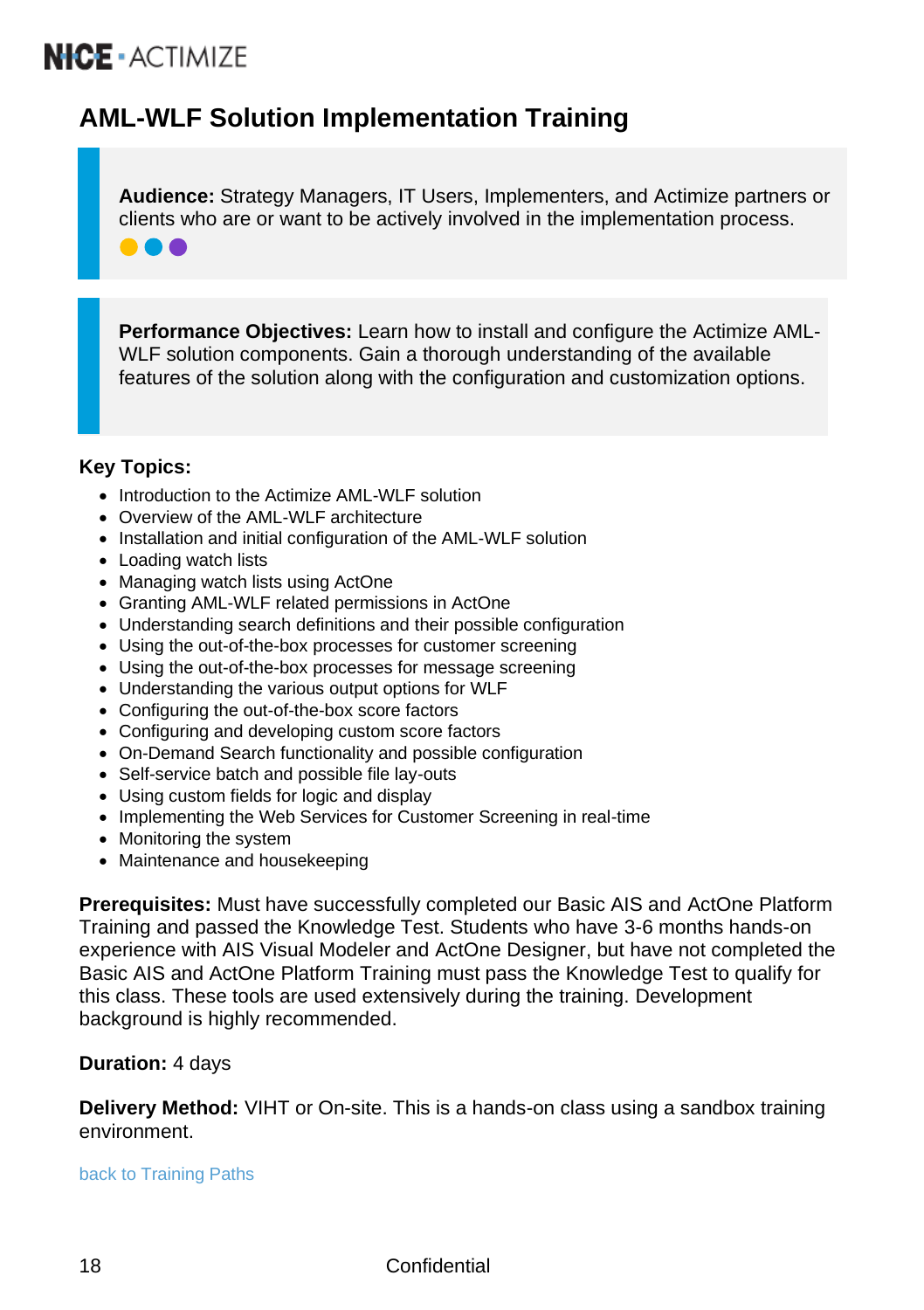### **AML-CTR Solution Implementation Training**

**Audience:** Strategy Managers, IT Users, Implementers, and Actimize partners or clients who are or want to be actively involved in the implementation process.

**Performance Objectives:** Learn how to install and configure the Actimize AML-CTR solution components. Gain a thorough understanding of the available features of the solution along with the configuration and customization options.

#### **Key Topics:**

...

- Introduction to the Actimize AML-CTR solution
- Overview of the AML-CTR architecture
- Installation and initial configuration of the AML-CTR solution
- Configuring ActOne Steps and Internal Status Categories
- Understanding CTR, MIL and DOEP form details
- Working with Online Processes
- Setting up Aggregation and Detection for MIL and CTR forms
- Understanding and working with consolidation options for CTR
- Understanding the Validation Processes
- Using Policy Manager
- Defining the E-Filing and Acknowledgement Process
- Viewing and configuring the MIL and CTR Adjustments
- Configuring custom fields
- Granting solution specific permissions in ActOne
- Setting Up Retention and Purging Options
- Monitoring the system
- Maintenance and housekeeping

**Prerequisites:** Must have successfully completed our Basic AIS and ActOne Platform Training and passed the Knowledge Test. Students who have 3-6 months hands-on experience with AIS Visual Modeler and ActOne Designer, but have not completed the Basic AIS and ActOne Platform Training must pass the Knowledge Test to qualify for this class. These tools are used extensively during the training. Development background is highly recommended.

#### **Duration:** 4 days

**Delivery Method:** VIHT or On-site. This is a hands-on class using a sandbox training environment.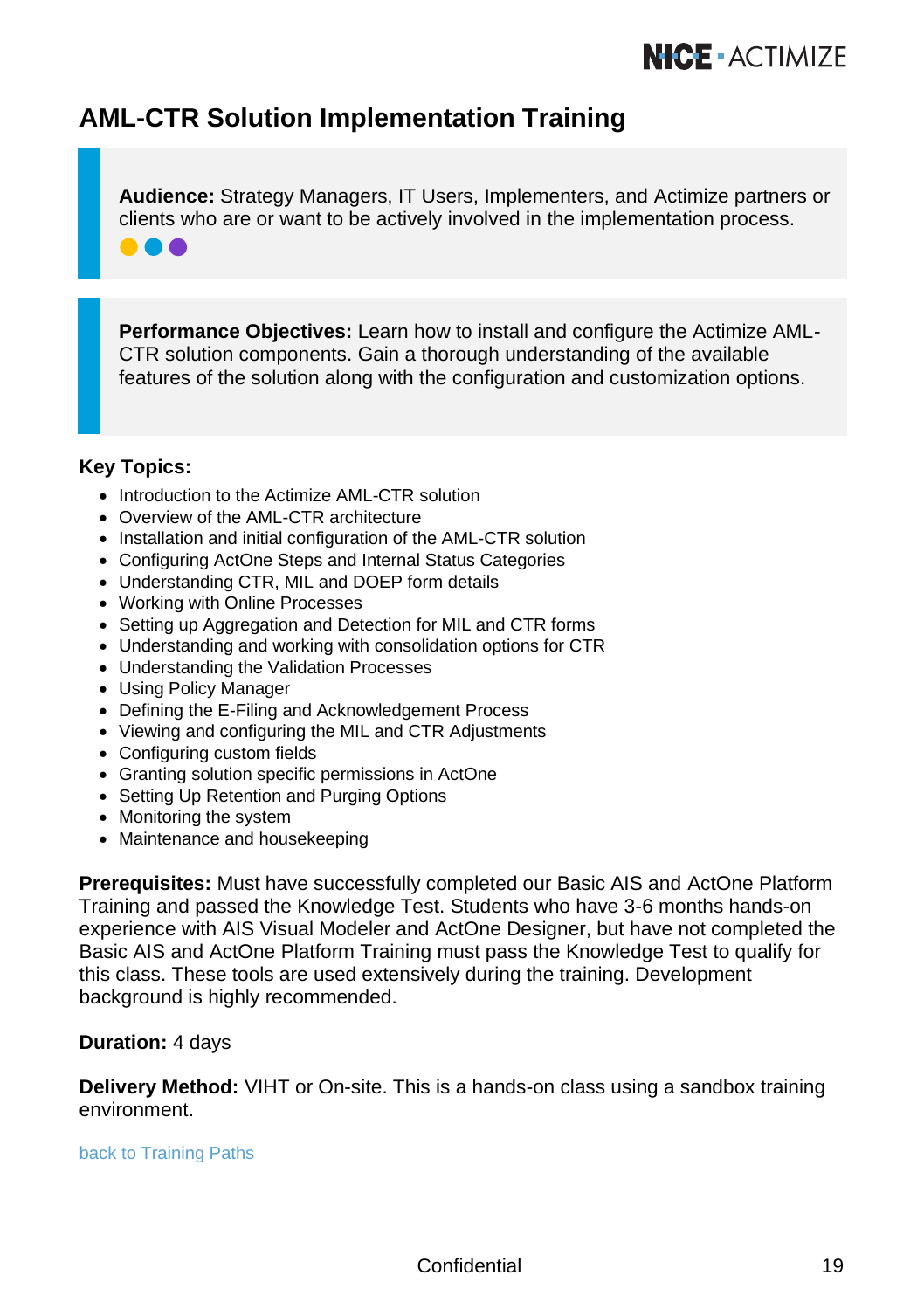88 Q

## **Employee Fraud Solution Implementation Training**

**Audience:** Strategy Managers, IT Users, Implementers, and Actimize partners or clients who are or want to be actively involved in the implementation process.

**Performance Objectives:** Learn how to install and configure the Actimize FRD-EF solution components. Gain a thorough understanding of the available features of the solution along with the configuration and customization options.

#### **Key Topics:**

- Introduction to the Actimize FRD-EF solution
- Overview of the FRD-EF architecture
- Installing the FRD-EF solution
- Initial configuration after the installation
- Configure AIS connectors in external configuration files
- Setting up data integration
- Mapping of action types
- Usage of domain values
- Setting up logic, display and peer group configuration
- Understand the FRD-EF system processes
- Developing policy rules using the Policy Manager in ActOne
- DART as part of the FRD-EF solution
- Configuration of multiple AIS server instances for a scalable system
- Maintenance and housekeeping

**Prerequisites:** Must have successfully completed our Basic AIS and ActOne Platform Training and passed the Knowledge Test. Students who have 3-6 months hands-on experience with AIS Visual Modeler and ActOne Designer, but have not completed the Basic AIS and ActOne Platform Training must pass the Knowledge Test to qualify for this class. These tools are used extensively during the training. Development background is highly recommended.

#### **Duration:** 5 days

**Delivery Method:** VIHT or On-site. This is a hands-on class using a sandbox training environment.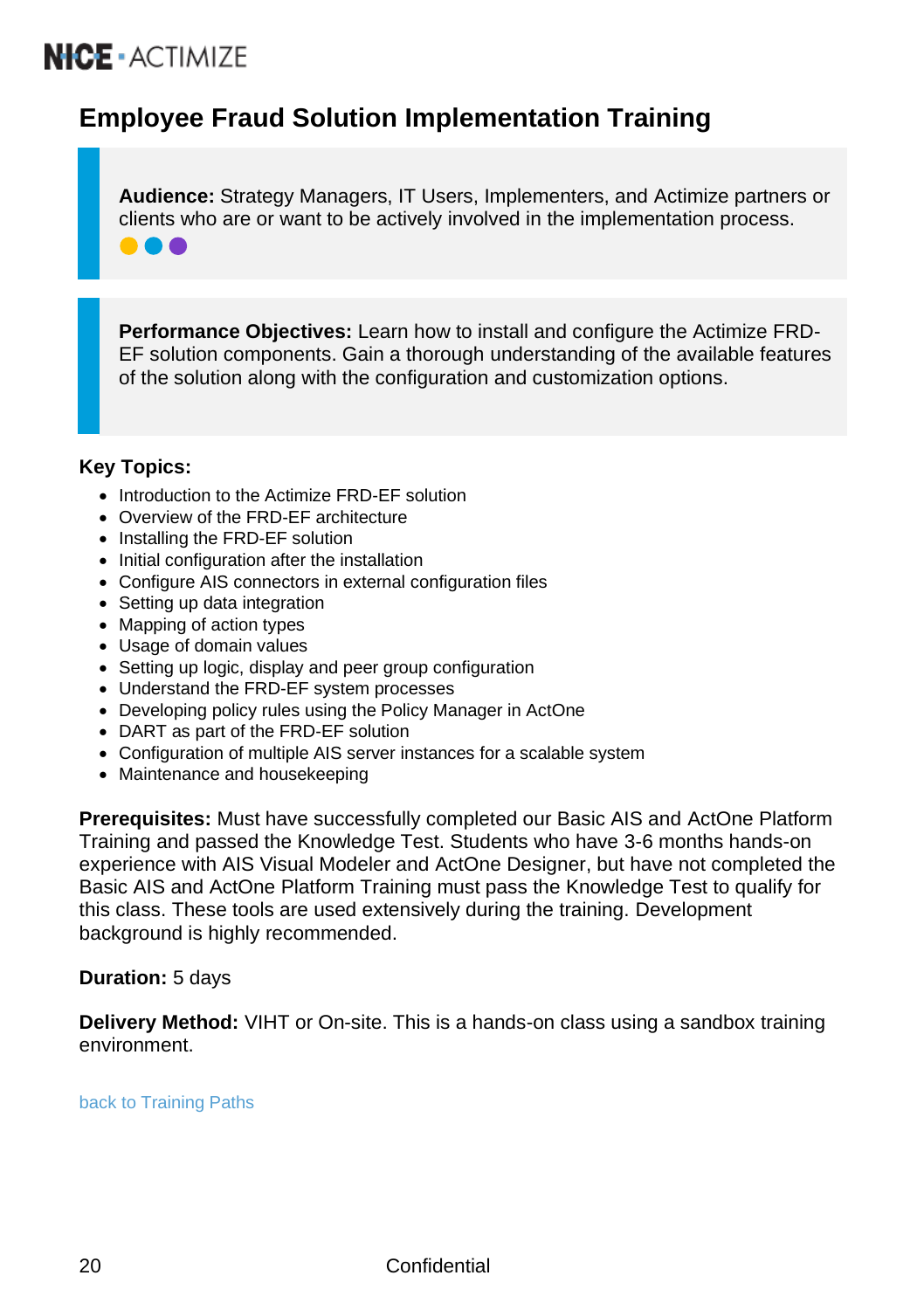### **IFM-X Solution Implementation Training**

**Audience:** Strategy Managers, IT Users, Implementers, and Actimize partners or clients who are or want to be actively involved in the implementation process. 8 & &

**Performance Objectives:** Learn how to install and configure the Actimize IFM solution. Gain a thorough understanding of the available features along with the configuration and customization options.

#### **Key Topics:**

- Introduction to Actimize Integrated Fraud Management (IFM) solution
- Introduction to X-Sight (new from IFM 10.0)
- Overview of IFM architecture and UDM usage in IFM
- Installation and initial configuration of IFM
- Setting up data integration
- Usage of domain values
- Usage of custom fields in web service input
- Modifying the web service response
- Implementing data validation
- Real-time processes for detection and alert distribution
- Customizing alert details display, adding custom fields and customizing distribution
- Modifying the alert consolidation settings
- Understanding the available Policy Types
- Developing policy rules using the Policy Manager in ActOne
- Developing Platform Lists and Policy Rules based on the Platform Lists
- Implementation tasks related to Policy Manager
- Customizing the context for input and policy rules
- Various run modes: Validation, Loading, Tuning, Full Mode, etc.
- Maintenance and housekeeping
- Data Integration Management and Data Quality Dashboard (new from IFM 10.0)

**Prerequisites:** Must have successfully completed our Basic AIS and ActOne Platform Training and passed the Knowledge Test. Students who have 3-6 months hands-on experience with AIS Visual Modeler and ActOne Designer, but have not completed the Basic AIS and ActOne Platform Training must pass the Knowledge Test to qualify for this class. These tools are used extensively during the training. Development background is highly recommended.

#### **Duration:** 5 days

**Delivery Method:** VIHT or On-site. This is a hands-on class using a sandbox training environment.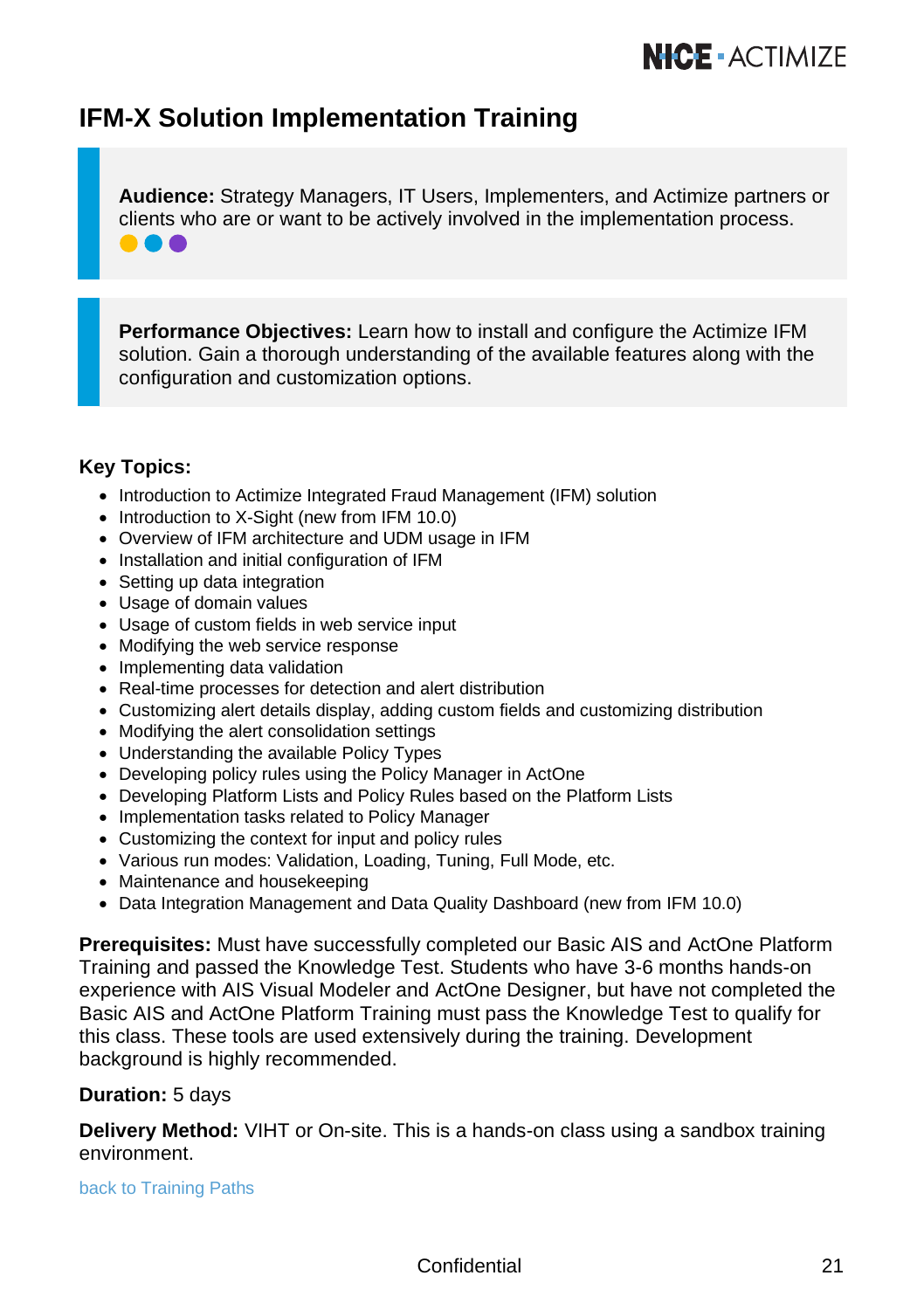$\blacksquare$ 

## **FMC-SP Solution Implementation Training**

**Audience:** Strategy Managers, IT Users, Implementers, and Actimize partners or clients who are or want to be actively involved in the implementation process.

**Performance Objectives:** Learn how to install and configure the Actimize FMC-SP solution components. Gain a thorough understanding of the available features of the solution along with the configuration and customization options.

#### **Key Topics:**

- Introduction to the Actimize Sales Practices & Suitability solution
- Overview of the solution architecture
- Installation and initial configuration of the Unified Data Manager (UDM) and Trading Surveillance Connector (TSC)
- Installing the Sales Practices & Suitability solution
- Overview of SP detection model groups
- Configure and run SP detection processes
- Settings module references and thresholds configuration
- Data integration customization
- OOTB suppression logic and possible customization
- Alert Consolidation and Distribution
- Alert display
- Configuring Policy Rules
- Configuring the Account search module
- Understand the Trade Blotter module and configuration
- Introduction to the Broker Risk Dashboard
- AVA server installation and configuration
- Broker risk dashboard installation
- Maintenance and housekeeping

**Prerequisites:** Must have successfully completed our Basic AIS and ActOne Platform Training and passed the Knowledge Test. Students who have 3-6 months hands-on experience with AIS Visual Modeler and ActOne Designer, but have not completed the Basic AIS and ActOne Platform Training must pass the Knowledge Test to qualify for this class. These tools are used extensively during the training. Development background is highly recommended.

#### **Duration:** 4 days

**Delivery Method:** VIHT or On-site. This is a hands-on class using a sandbox training environment.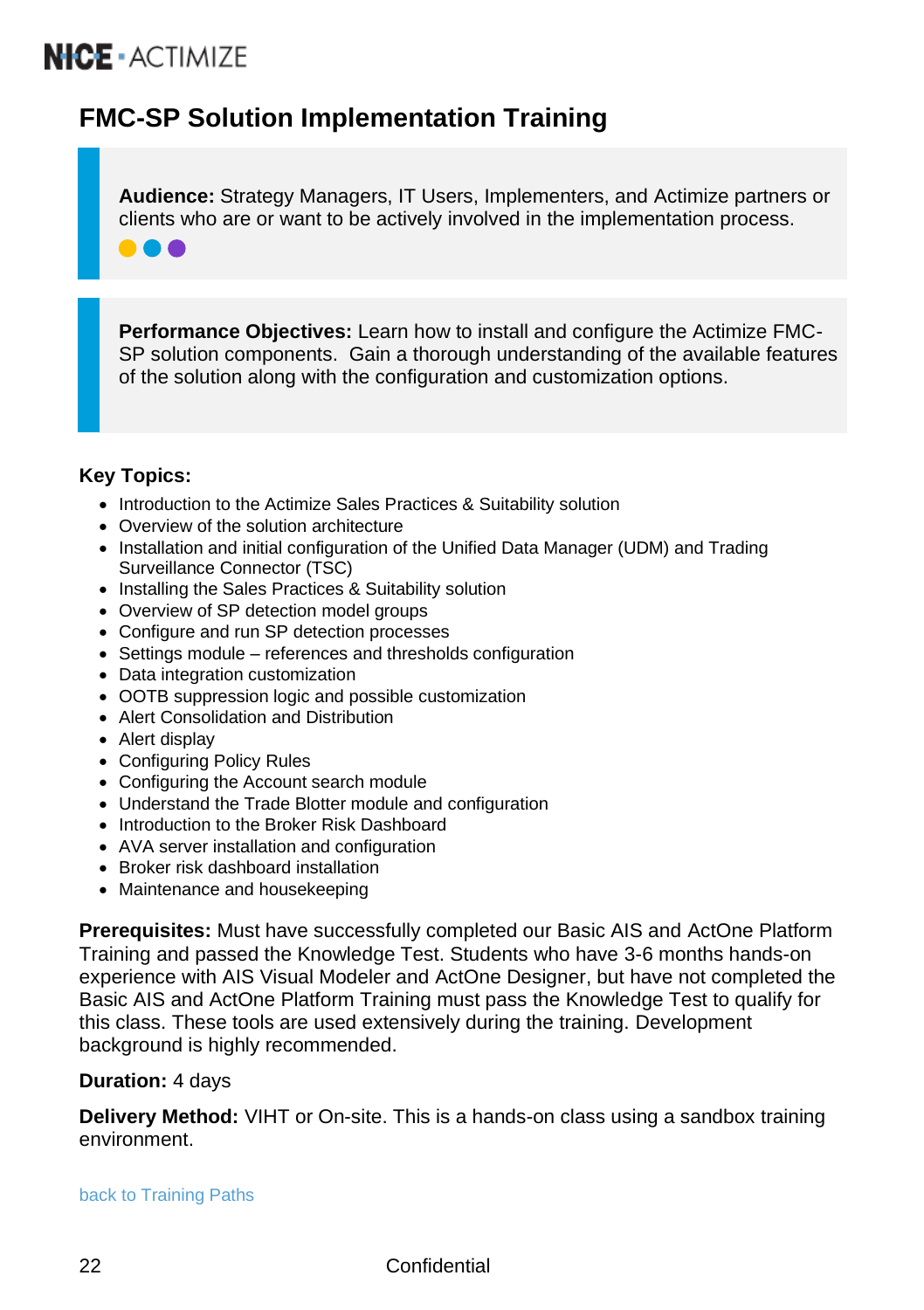### **FMC-CS Solution Implementation Training**

**Audience:** Strategy Managers, IT Users, Implementers, and Actimize partners or clients who are or want to be actively involved in the implementation process.

**Performance Objectives:** Learn how to install and configure the Actimize FMC-CS – Communications Surveillance – solution components. Gain a thorough understanding of the available features of the solution along with the configuration and tuning options.

#### **Key Topics:**

- Introduction to the Actimize Communications Surveillance solution
- Overview of the solution architecture
- Installation of all required components including ActOne Server and Designer, AVA Server, Smart Index Server, CS Application Server, Transcription Agent and Nexidia Server, CSM
- Initial configuration after the installation
- Creating users and roles in CS and ActOne
- Ingesting non-audio files using the Smart Index connectors
- Ingesting audio files using the File Connector
- Review Communications work items
- Running a search in the Explore module
- Creating a scenario in the Investigate Module
- Setting up and configuring CS specific Dashboards
- Configuring Custom Fields
- Using the CSM Maintenance tool
- Maintenance and housekeeping

**Prerequisites:** Basic understanding of IT concepts and databases. Development background is highly recommended.

#### **Duration:** 4 days

**Delivery Method:** VIHT or On-site. This is a hands-on class using a sandbox training environment.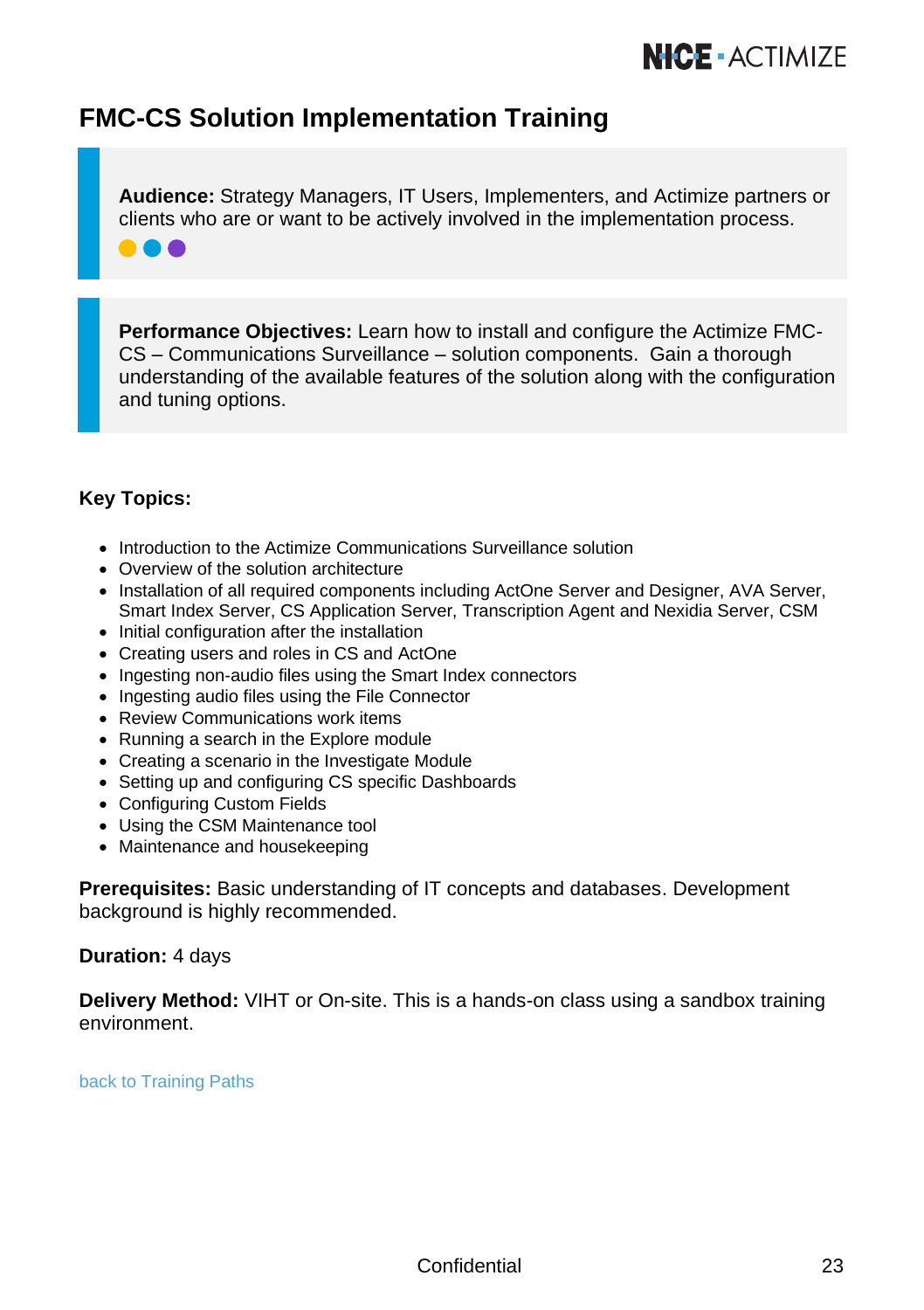### <span id="page-25-0"></span>**Scenario Designer**

**Audience:** Strategy Managers, IT Users, Implementers, and Actimize partners or clients who want to develop own Query Rules and Query Rule Templates. For AML-SAM only. **A** 

**Performance Objectives:** Learn how to write own query rules and query rule templates for the Actimize AML-SAM solution.

Note: This training is available only for Actimize clients with an appropriate license.

#### **Key Topics:**

- Introduction to the Actimize AML-SAM solution
- Overview of the AML-SAM architecture
- Overview of the Unified Data Manager (UDM)
- Understanding the system processes
- Using the Policy Manager to develop new Query Rules
- Out-of-the-box Query Rule Templates
- Trial Run feature
- Developing new Query Rule Templates
- Developing Data Pickers
- Migration of Query Rules and Query Rule Templates
- Monitoring
- Performance considerations

**Prerequisites:** Basic understanding of IT concepts and databases. Conceptual understanding of data. Familiarity with ActOne Designer.

#### **Duration:** 2 days

**Delivery Method:** VIHT or On-site. This is a hands-on class using a sandbox training environment.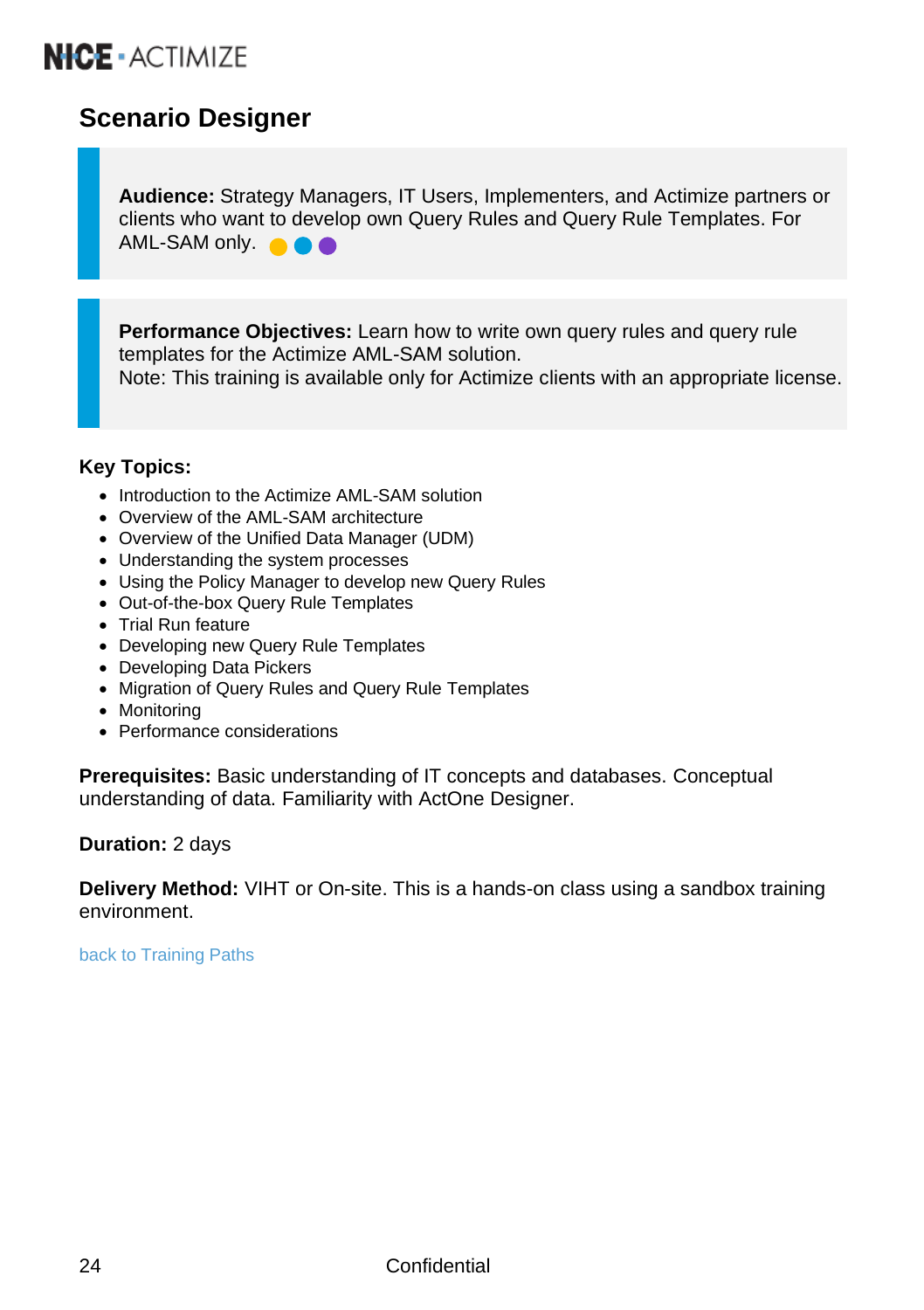### <span id="page-26-0"></span>**Rule Cloning**

**. . .** 

**Audience:** Strategy Managers, IT Users, Implementers, and Actimize partners or clients who want to implement their own cloned rules. For AML-SAM only.

**Performance Objectives:** Learn how to implement own custom rules (cloned rules) for the Actimize AML-SAM solution. Note: This training is available only for Actimize clients with an appropriate license.

#### **Key Topics:**

- Introduction to the Actimize AML-SAM solution
- Overview of Rule Cloning in the AML-SAM solution
- Understand the role of custom rules in the detection process
- Classic use cases for custom rules
- Creating custom rules
- Deploying custom rules
- Testing and Debugging the custom rules
- Understand best practices
- Best practices

**Prerequisites:** Basic understanding of IT concepts and databases. Conceptual understanding of data. Familiarity with ActOne Designer.

#### **Duration:** 2 days

**Delivery Method:** VIHT or On-site. This is a hands-on class using a sandbox training environment.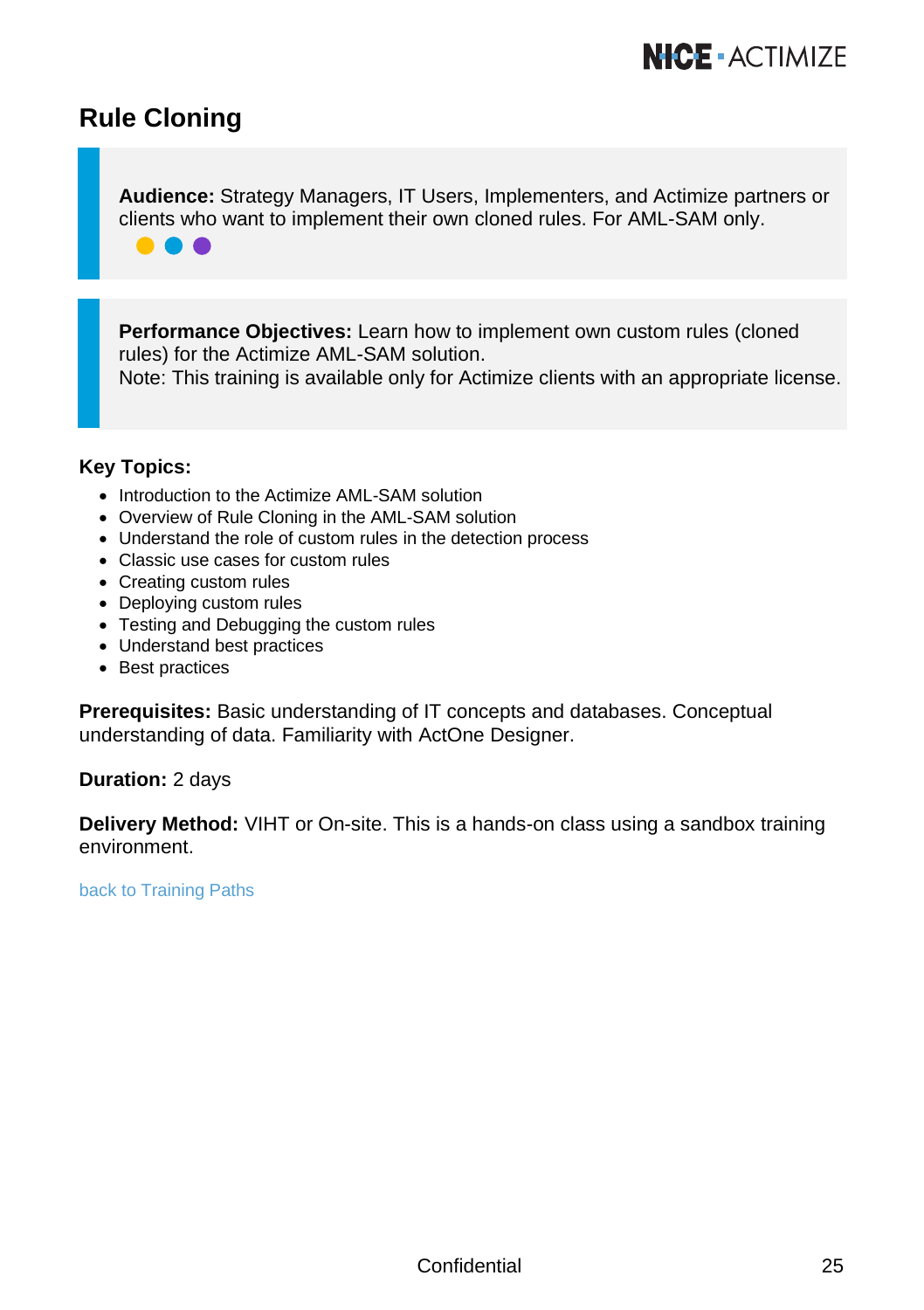# <span id="page-27-0"></span>**Actimize Visual Analytics Installation Training**

**Audience:** IT Users and Dashboard designers.

**Performance Objectives:** Provide system administrators and IT team members with the necessary knowledge and skills to perform an installation, essential configuration, administration and maintenance tasks for the Actimize Visual Analytics Server.

n a

*Note: This course is tailored to a specific Actimize solution.*

#### **Key Topics:**

- Understanding Actimize components: AIS, Visual Modeler, ActOne, ActOne Designer, AVA server and AVA Designer
- Understanding communication between components
- Installation and initial configuration of the AVA server
- Manage and review the AVA server
- Installation and initial configuration of the Operations Insights
- Performing regular AVA server maintenance
- Performing regular ActOne maintenance
- Performing database maintenance
- Troubleshooting problems

**Prerequisites:** Basic understanding of IT concepts and databases. Knowledge of the Visual Modeler and ActOne Designer is helpful. It is recommended to complete the Basic AIS & ActOne Platform Training course.

#### **Duration:** 2 days

**Delivery Method:** VIHT or On-site. This is a hands-on class using a sandbox training environment.

**When:** Should be presented soon after the client DEV environment is installed.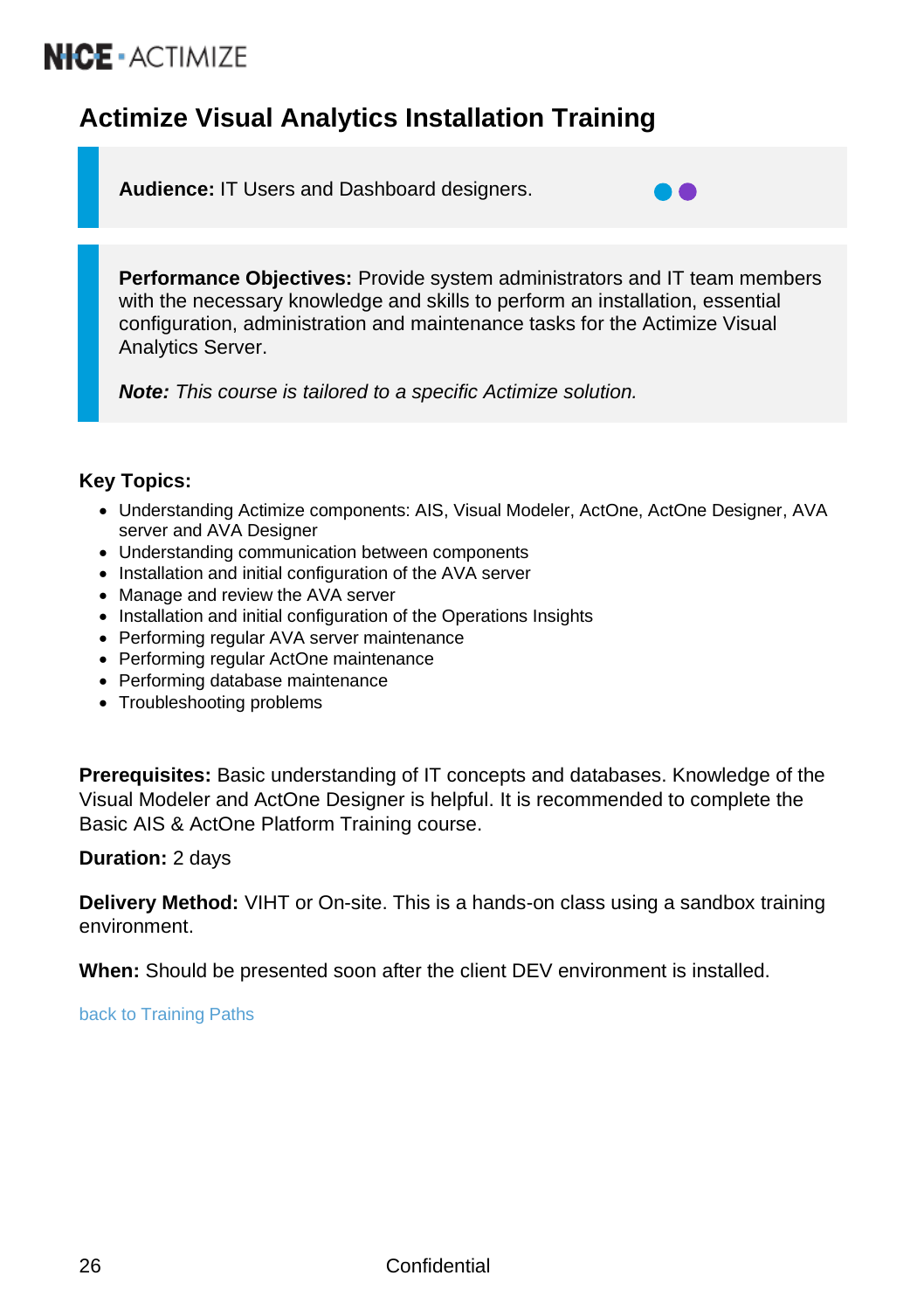### **WATCH FOR MORE EXCITING NEW COURSES TO BE ADDED TO OUR CURRICULUM.**

Log on to **NICE Dojo** to register for Actimize training and to learn what's new.

Contac[t Actimize University](mailto:training@niceactimize.com?subject=AU%20Catalog%20Inquiry) for more information.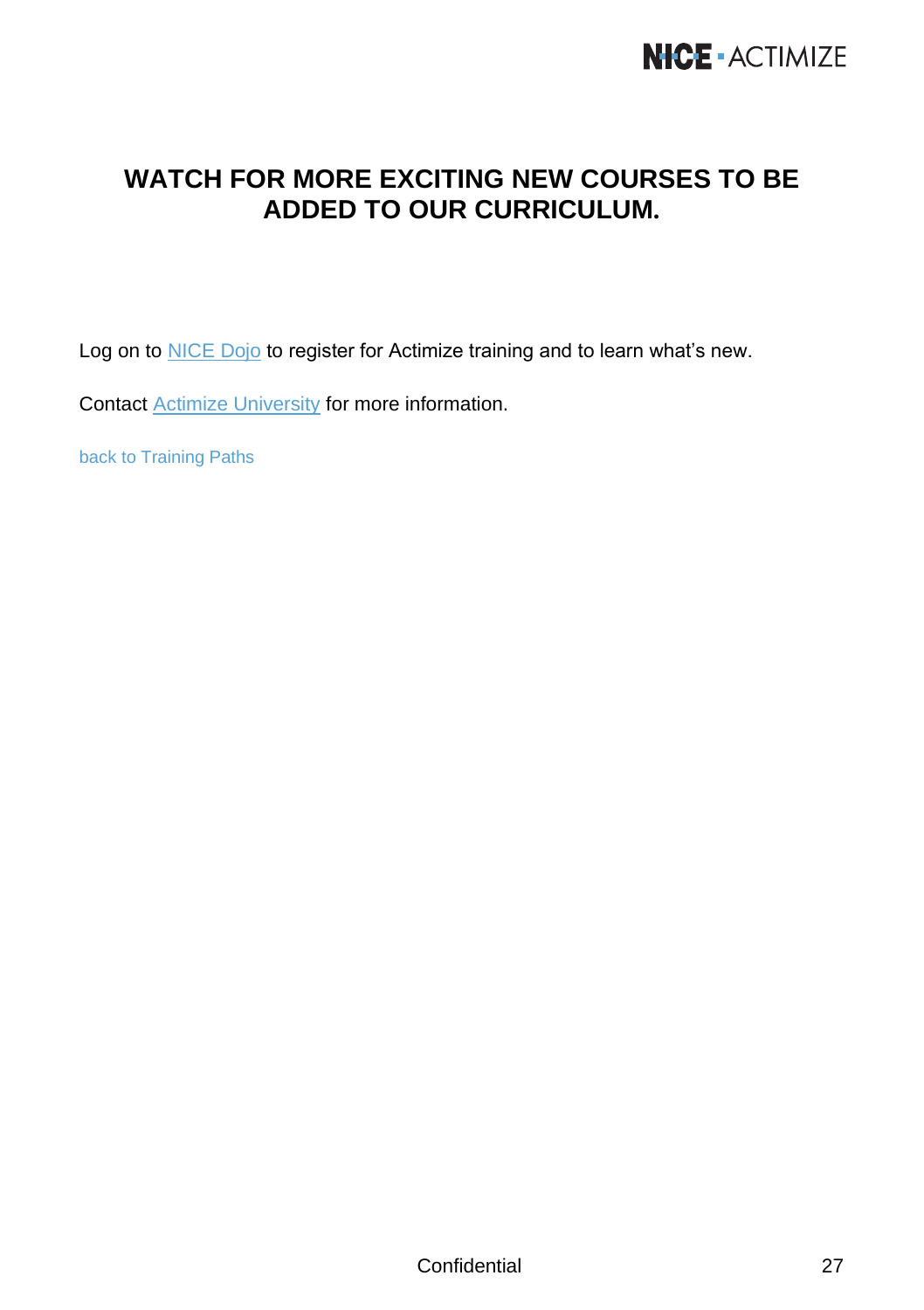# <span id="page-29-0"></span>**Certification Program**

The NICE ACTIMIZE Technical Certification Program ensures that implementers are provided with essential tools to install and support the latest version of NICE ACTIMIZE solutions. It also assures that technical personnel involved in their project are well trained and certified. Customers are entitled to the very best support for their new NICE ACTIMIZE solutions. This means that all service staff must be thoroughly trained to install and support the latest product release.

Certification courses are available for all Actimize solutions based on completion of a specific learning path for each solution. The path for solution certification is shown below:

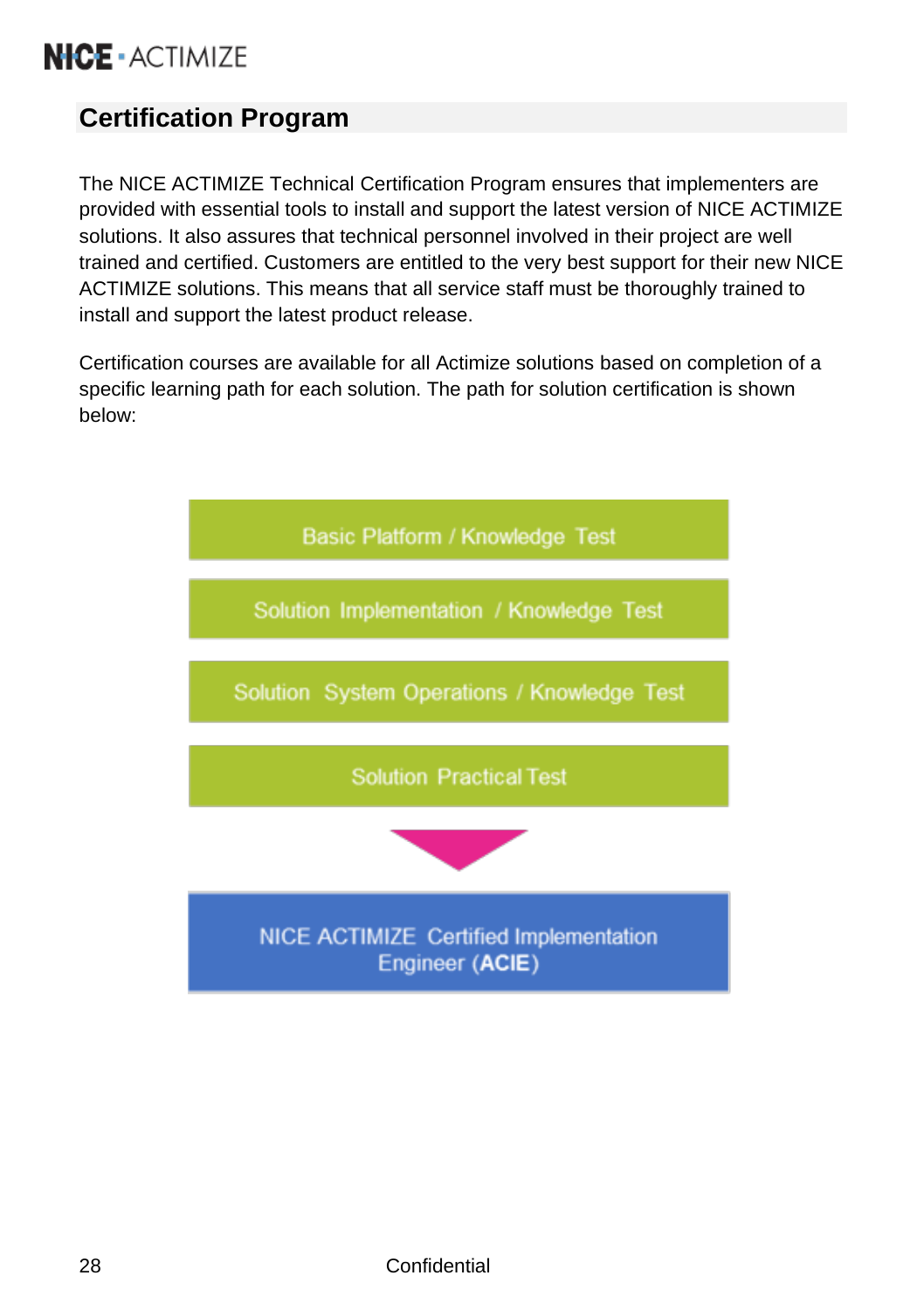# **Notes**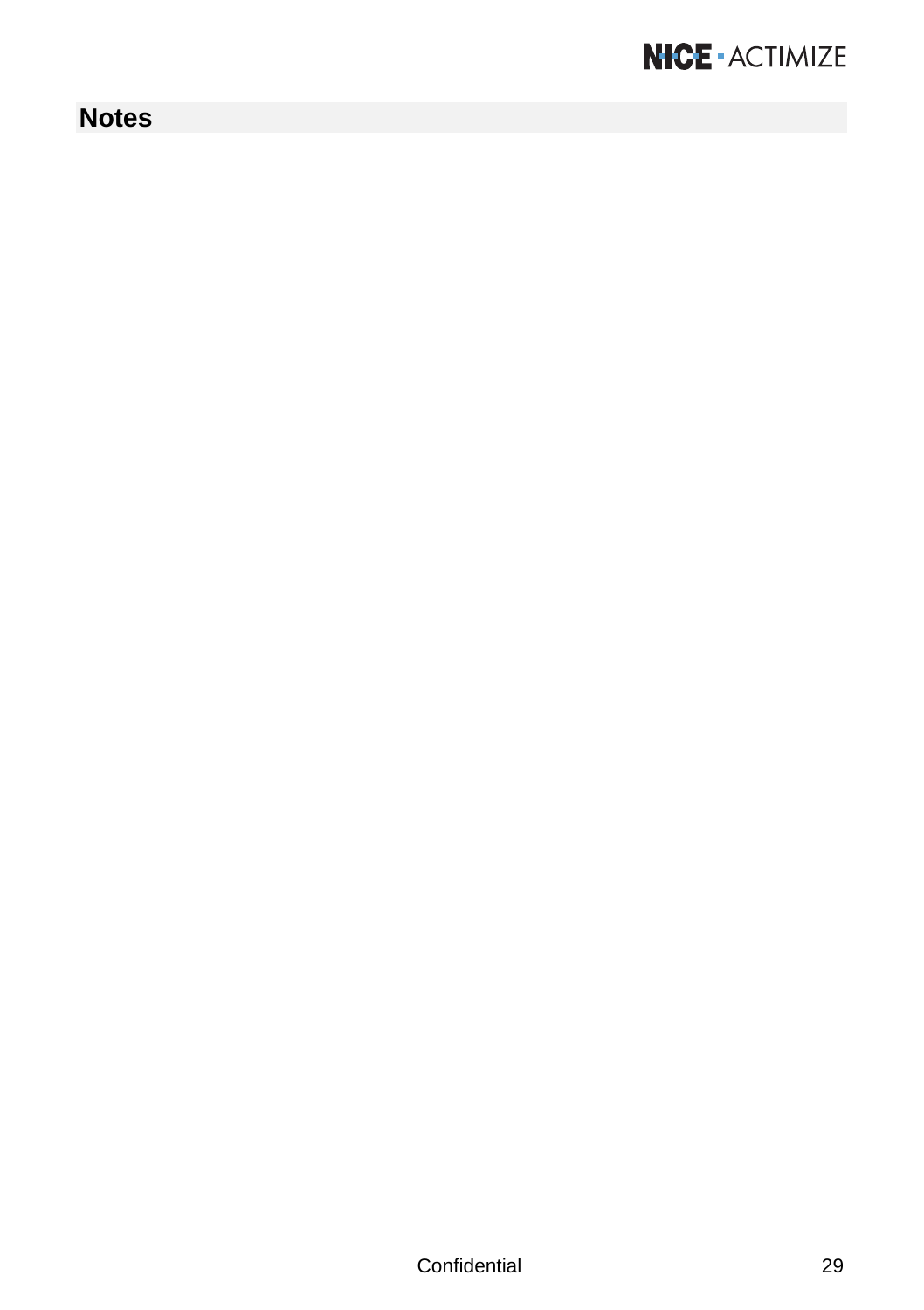## **Notes**